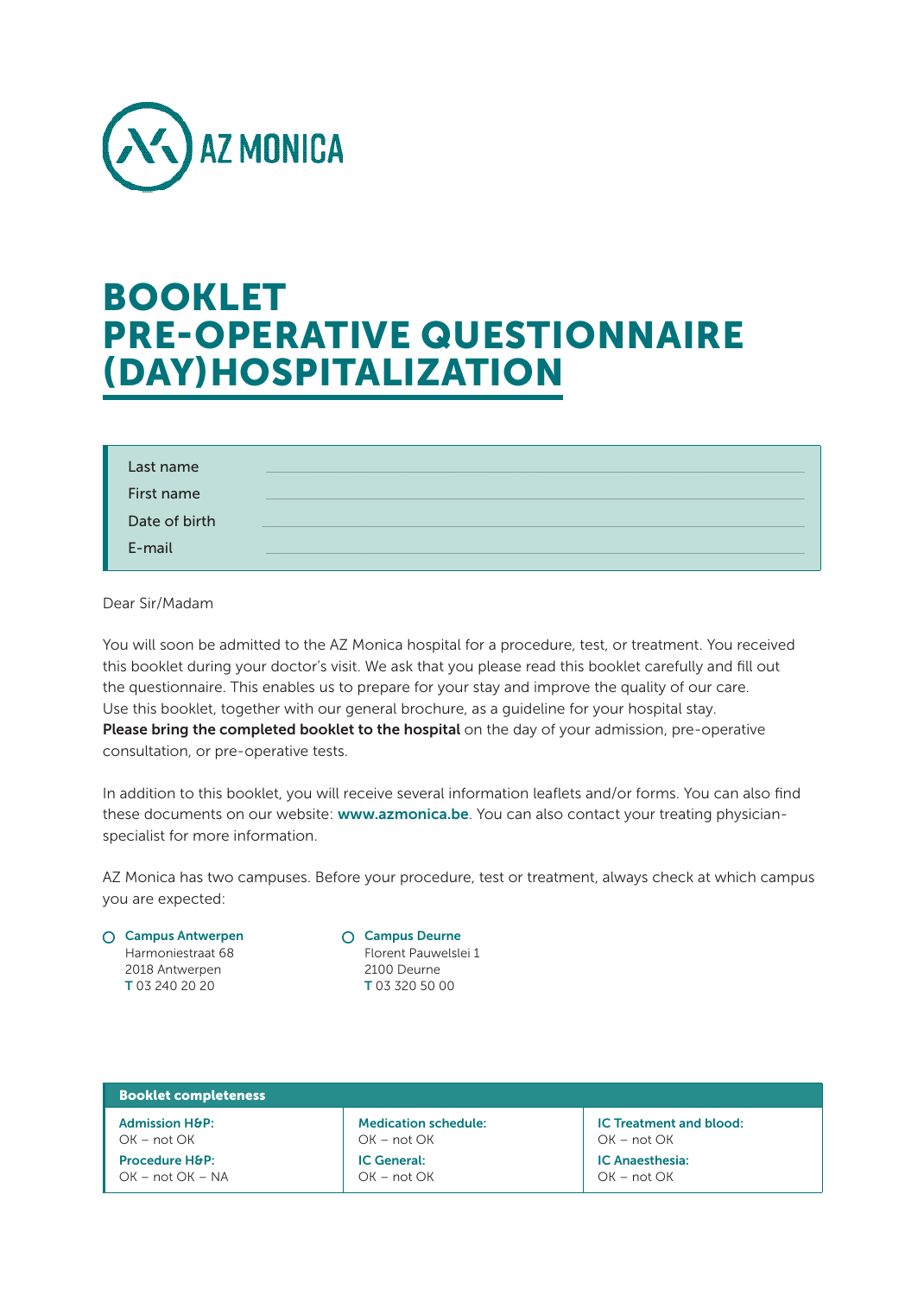## Preparing for your admission

### I. PRE-ADMISSION TESTS

Pre-operative tests are a necessary part of the preparation for surgery. What tests are required depends on your age, the type of surgery and your health. You, your treating physician or your general practitioner (GP) can find the tests required in the overview on the website www.azmonica.be > anaesthesia webpage > pre-operative tests or using the direct link/QR code.



There are 2 options for scheduling pre-operative tests:

**Option 1** Your treating **physician** determines what tests or consultation(s) with a specialist are required in your case and gives you the prescriptions for these tests or consultations. During business hours, you will need to call the **hospital** for an appointment for these tests/consultation(s) at the following number:

- Appointments Campus Antwerpen: T 03 240 28 01
- Appointments Campus Deurne: T 03 320 50 05

We do recommend that you schedule any consultations with physician-specialists (for example cardiologist, pulmonologist, etc.) with your regular physician-specialist, even if they do not practice at our hospital. After all, your own physician-specialist knows your case and is therefore best positioned to help prepare for your admission. If you are not currently being seen by a physician-specialist, our specialists are ready to help you. You can schedule an appointment by calling the above-mentioned phone numbers.

**Option 2** Your treating physician refers you to your GP for pre-operative testing. Your GP will then ensure that the required tests are performed. Contact your GP on time and schedule the appointment with your GP at least 2 weeks before your admission. Further down in this leaflet you will find a page for the GP to fill out (called 'information GP', see p. 13 and 14) which you can ask your GP to complete during the consultation. You can also review the medication overview and the other questionnaires with your GP if you prefer.

#### IMPORTANT!

If you prefer to have the tests performed by your GP or a physician-specialist who does not practice at AZ Monica, please bring all test results and reports on the day of your admission and for the pre-operative consultation with the anaesthesiologist. It is of the utmost importance that all information is available during the consultation with your anaesthesiologist and care providers. If you do not bring this information, your procedure, test, or treatment may be postponed.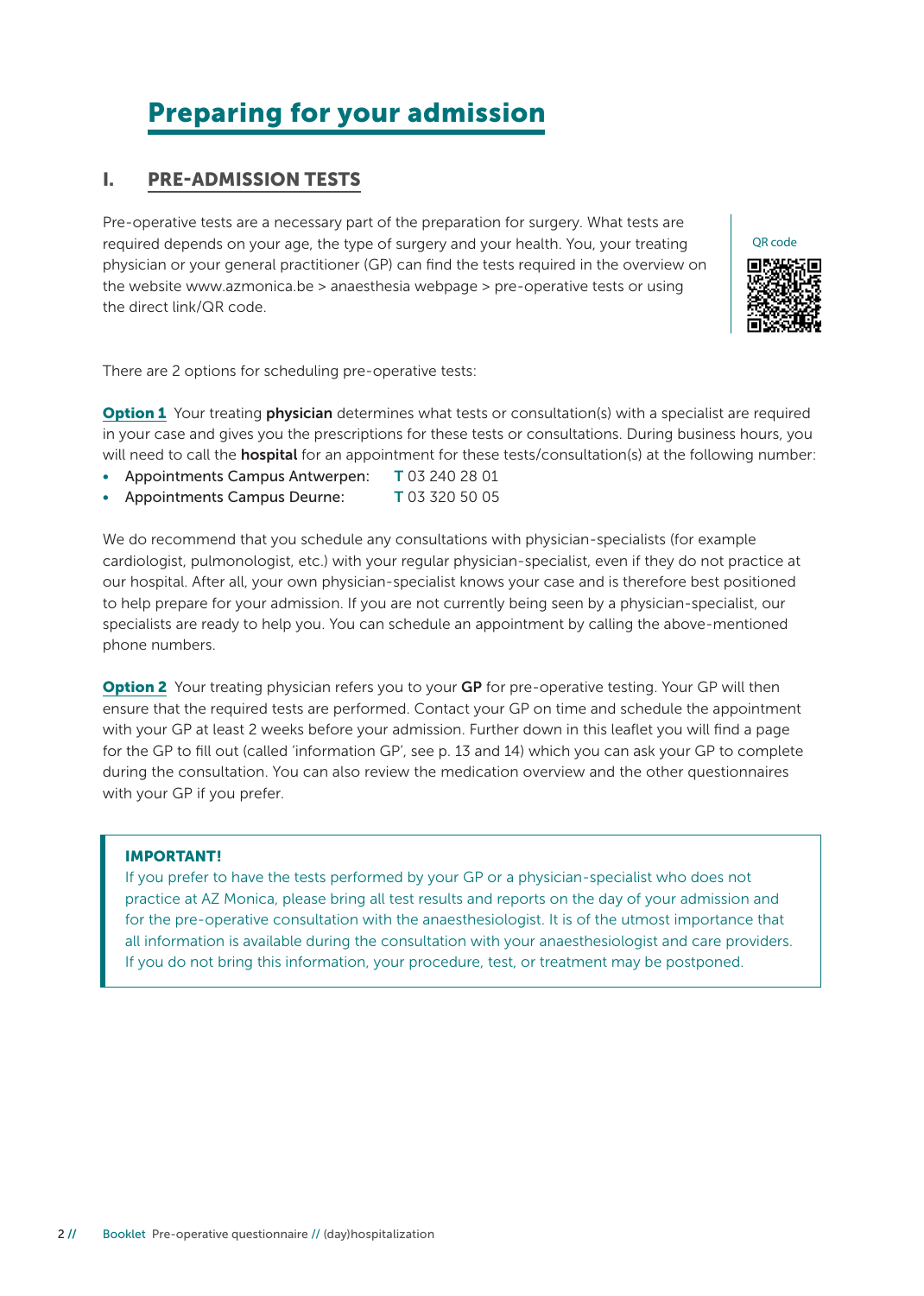## II. PRE-OPERATIVE CONSULTATION IN THE ANAESTHESIA DEPARTMENT

A pre-operative anaesthesia consultation is possible but not always required; for example, when you are in good general health and you only have to undergo minor or intermediate surgery. However, a pre-operative consultation is **necessary** under the following circumstances:

- You answered 'yes' to at least one of the 5 questions from the checklist for pre-operative assessment (see p. 9 in this leaflet under 'Procedure H&P).
- Your treating physician or your GP considers that a pre-operative consultation is necessary.
- You prefer visiting an anaesthesiologist prior to your surgery.

There are 3 options for scheduling this pre-operative consultation:

- Your treating physician schedules your consultation in the pre-operative consultation planner (Ultragenda).
- Your treating physician, your GP or you yourself call the hospital for a pre-operative consultation during business hours using the same contact information mentioned above.
- If no pre-operative consultation took place, for whatever reason, but is still required, you may, by exception, be visited by the anaesthesiologist in your room between the time of admission and the time of surgery.

If you have any additional specific anaesthesia-related questions, you can contact the departments via:

- Anaesthesia Campus Antwerp: T 03 240 22 78 E secranesthesieca@azmonica.be
- Anaesthesia Campus Deurne: T 03 320 60 66 E secranesthesiecd@azmonica.be
- 
- 
- 
- T 03 320 56 43 (= anaesthesia CD office)

Do make sure that you have completed this pre-operative leaflet as much as possible before making your way to the pre-operative consultation and that all pre-operative tests have been performed (so please bring any results of pre-operative tests performed outside of the hospital).

### III. PRE-OPERATIVE HOME MEDICATION POLICY AND PRECAUTIONS FOR MEDICATION WHICH MAY INFLUENCE COAGULATION

If you take any medications, especially if you take medications which may influence coagulation, you may be required to stop taking these medications and sometimes replace them with different ones. You, your treating physician, or your GP can find all information on this topic on the website www.azmonica.be > anaesthesia webpage > pre-operative tests or using the direct link/QR code.



## IV. SOCIAL SERVICES

Each hospital department has a social worker or social nurse. You can always ask to speak to somebody from social services. This service is provided for free.

- Social services Campus Antwerpen: T 03 240 20 20 E socialedienstca@azmonica.be
- Social services Campus Deurne: T 03 320 50 00 E socialedienstcd@azmonica.be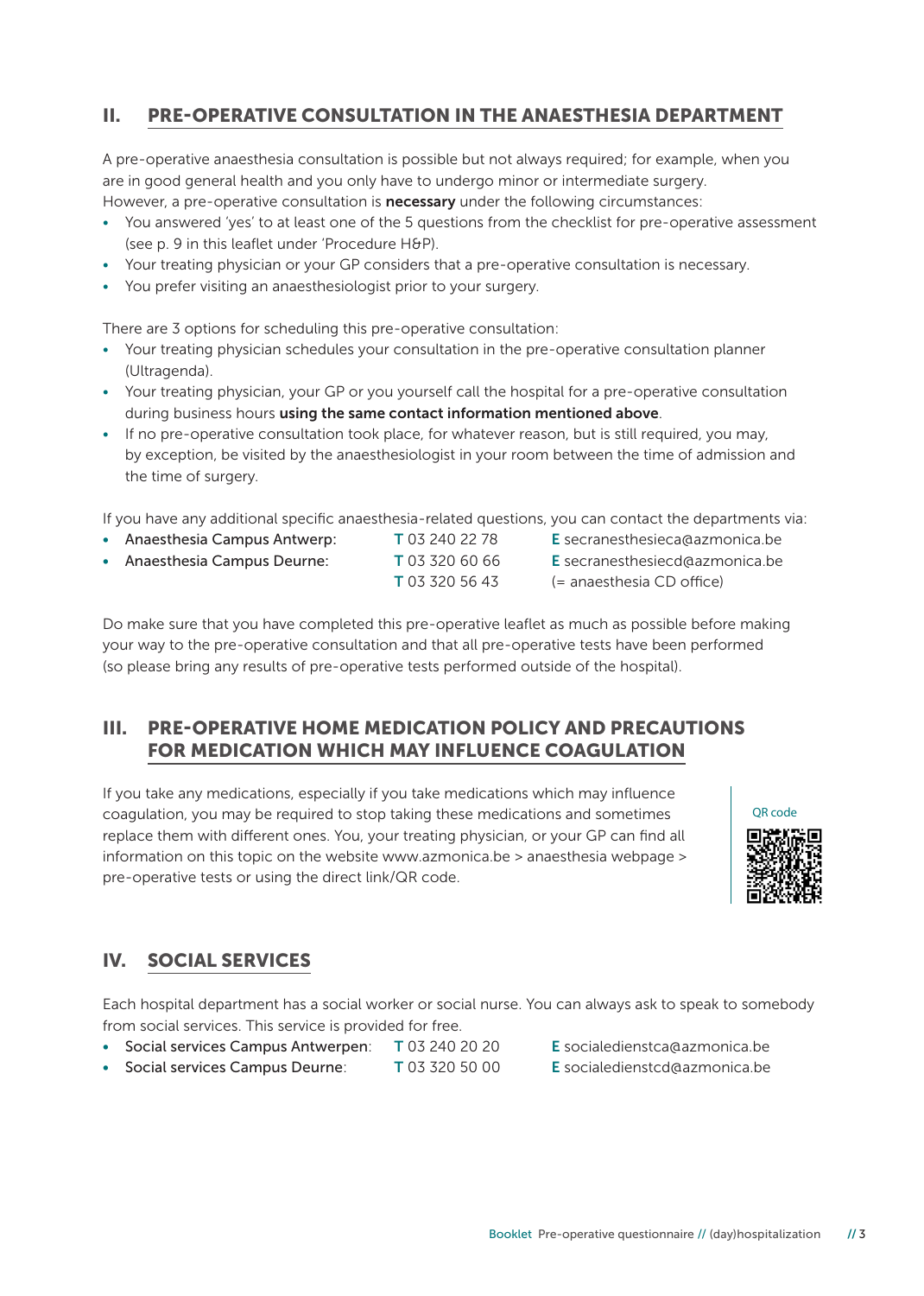## V. ADMISSIONS SCHEDULING

Please call the scheduling department between 2 PM and 4 PM the day before your admission. Do not hesitate to call the admitting department if you have any questions regarding room choice, the time of the procedure or if you want additional information. If you have to cancel your admission, please notify us in time.

• Scheduling department: T 03 320 50 08

mon – fri 07.30h – 16.00h

*Exceptions: If you are admitted for ophthalmological surgery, contact the office of the eye clinic before your admission.*

• Eye clinic Office: T 03 320 50 20

### VI. HOSPITAL INSURANCE

Contact your hospital insurance provider or mutual insurance provider before you are admitted to the hospital and inform them about your admission.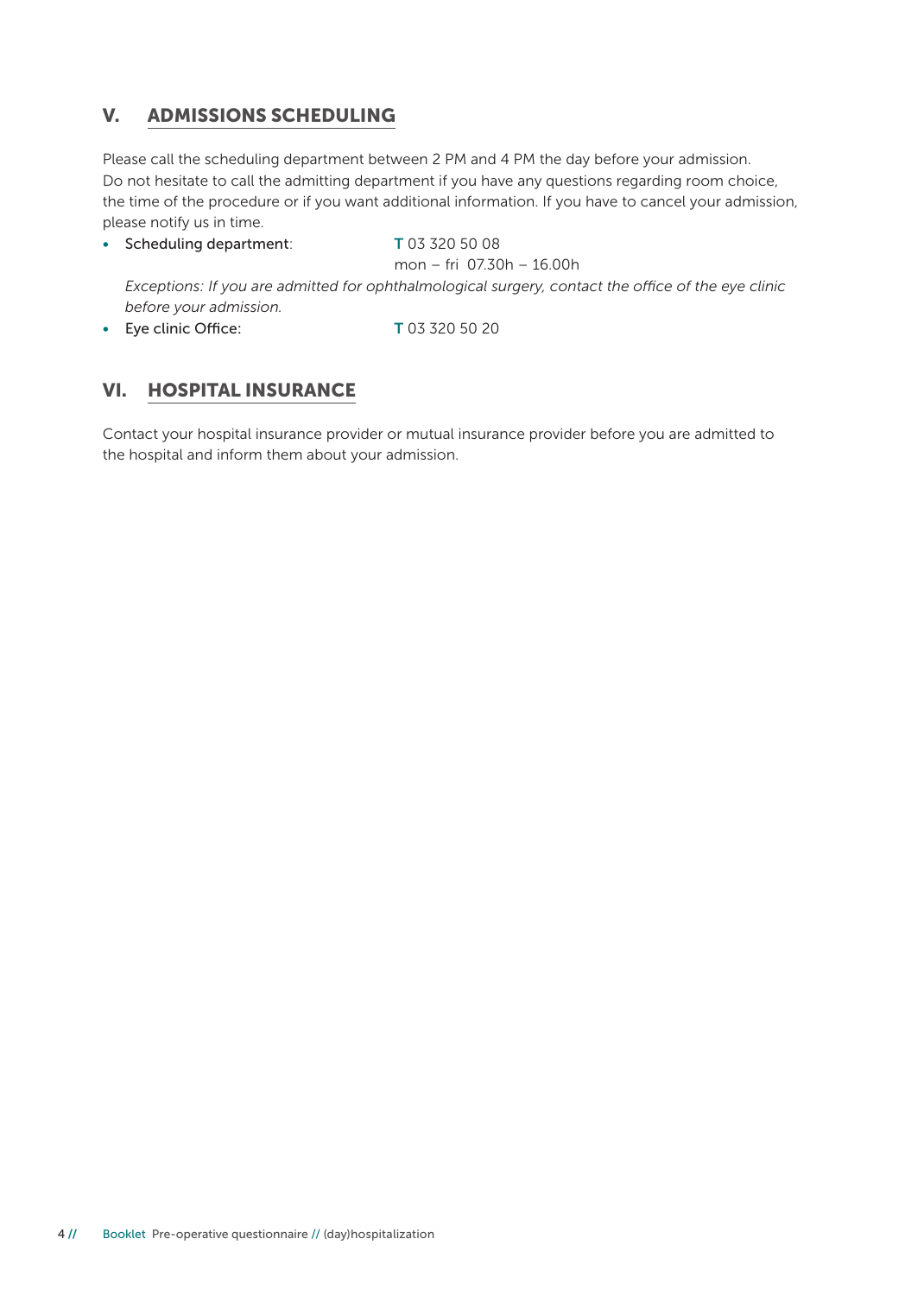## Day of admission

### I. ARRIVAL IN THE HOSPITAL

Bring along this booklet as well as the following items:

- $O$  Results of any pre-operative tests that you had performed
- Your electronic ID card
- $O$  Blood type card (if you have one)
- Allergy card (if you have one)
- Letter of referral from your physician and any medical documents
- O Hospital insurance information
- Debit cards to pay any advance payments or estimated costs. Please note! If you are insured by a Belgian mutual insurance provider, you only need to pay an advance payment of  $\epsilon$  440 if you are admitted to a single room and are staying overnight. If you are not insured, a cost estimate will be drawn up.
- The medication bag with medications that you use, in their original packaging
- Toiletries (e.g. washcloths, toothbrush), underwear, possibly dressing gown, comfortable clothing, slippers (preferably with closed heels and non-skid soles). However, this is not required for day admissions
- Any medical devices required: glasses, hearing aid, crutches, walker, etc.
- If you own one of the following items and they are needed for your procedure, please bring your compression stockings (TED stockings), abdominal bands, spica bandages, braces, etc.

### II. FASTING RULES

If, during your admission, you undergo surgery or a test/treatment under sedation, you must be fasted:

|                                         | <b>Volwassenen</b>                                                                                                                                      | <b>Kinderen</b>                                                                                                                  |
|-----------------------------------------|---------------------------------------------------------------------------------------------------------------------------------------------------------|----------------------------------------------------------------------------------------------------------------------------------|
|                                         | No solid food<br>٠<br>No smoking<br>٠<br>Allowed: clear, non-fizzy drinks (e.g. still water,<br>٠<br>sugar water, clear apple juice, tea/coffee without | No solid food<br>No bottle-feeding<br>Allowed: breastmilk, still water, clear apple juice)<br>> Max. 1 small glass/cup per hour! |
| milk) > Max. 1 small glass/cup per hour |                                                                                                                                                         | No solid food<br>No bottle-feeding<br>No breastmilk<br>Allowed: still water > Max. 1 small glass/cup<br>per hour!                |
|                                         | No solid food<br>$\bullet$<br>No beverages<br>$\bullet$<br>• No smoking                                                                                 | No solid food<br>No bottle-feeding or breastmilk<br>No beverages                                                                 |

**IMPORTANT!** You must comply with these quidelines for general anaesthesia and locoregional anaesthesia or sedation. Not complying with these guidelines may endanger your life and will cause your procedure or test to be postponed!

### Exceptions:

If you are admitted for a procedure under **local anaesthesia**, with or without mild sedation, you do not have to be fasted.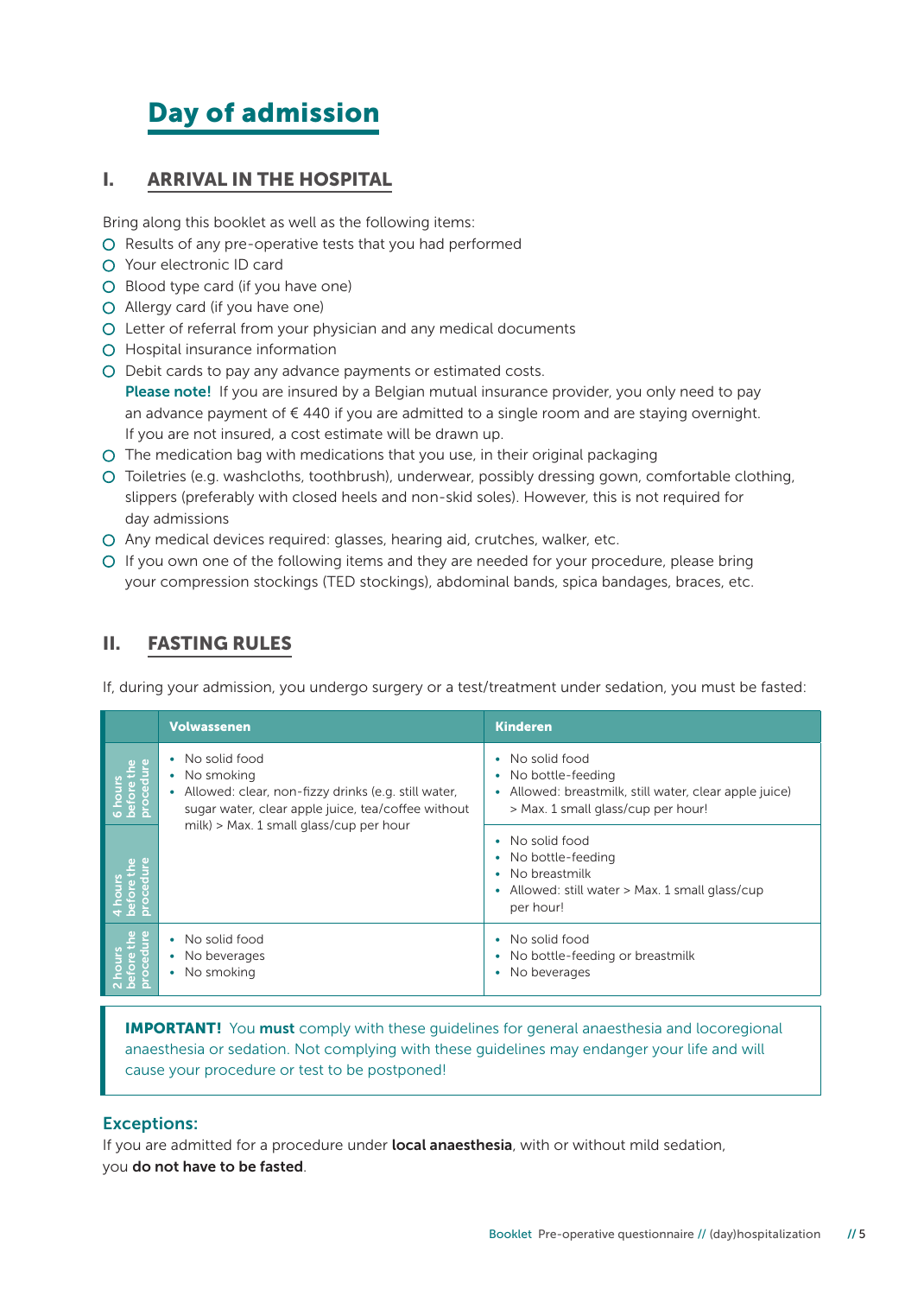## III. PRIOR TO THE PROCEDURE (only if you are undergoing surgery)

#### Regarding **hygiene**, please note the following:

- Remove all nail polish and gel nails, and make sure your fingernails are short and clean.
- Remove piercings.
- Before your admission, take a bath or shower. (Unless your treating physician instructs you otherwise, regular soap will suffice.) Pay special attention to any skinfolds (armpits, groin area, etc.) and do not forget your bellybutton. Wash your hair with regular shampoo. Also brush your teeth.
- Preferably have your dentist treat cavities and tooth abscesses in advance.
- Notify your physician if you are suffering from any infections.

#### Additional points of attention:

- Leave your jewellery, watch and other valuables at home. If you are carrying jewellery and/or piercings when you arrive at the OR, these will be removed, which increases the risk of these items getting lost.
- Leave your dentures, glasses, contact lenses, hearing aid, hair pins, combs, etc. in your room.
- Remove all makeup: It is important for your physician to be able to evaluate the colour of your face and lips during the procedure.

### IV. AFTER THE PROCEDURE (only if you are undergoing surgery)

- We recommend that you do not drive any vehicles (car, moped or bicycle) or operate machinery after the procedure.
- We recommend that you do not go home alone and to make sure that a responsible person accompanies you home.
- We recommend that you are supervised by an adult for 24 hours after the procedure and that you are not home alone the first night after the procedure.
- We recommend that you do not take any important decisions and not sign any (legal) documents for 24 hours after the procedure.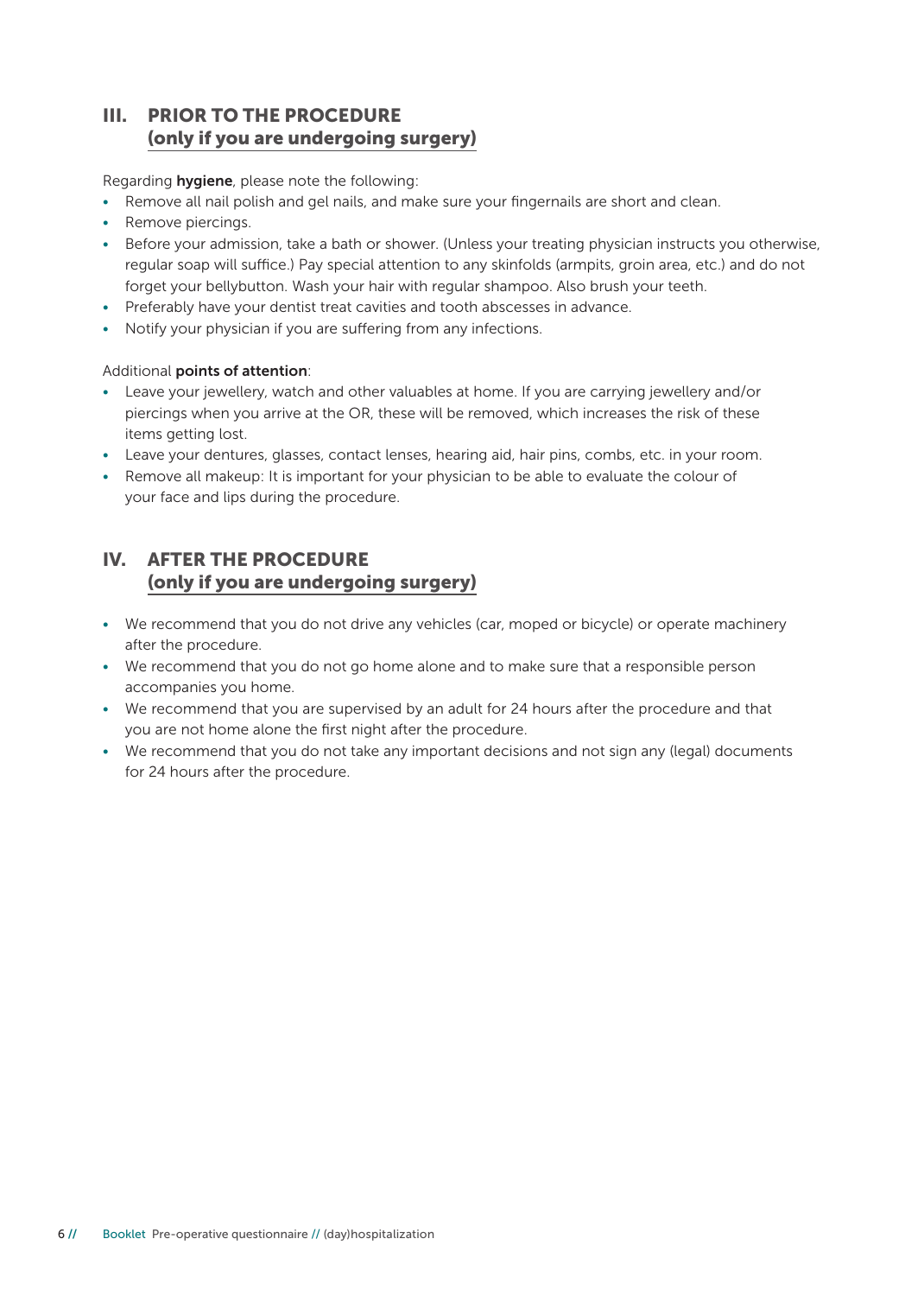

OYes ONo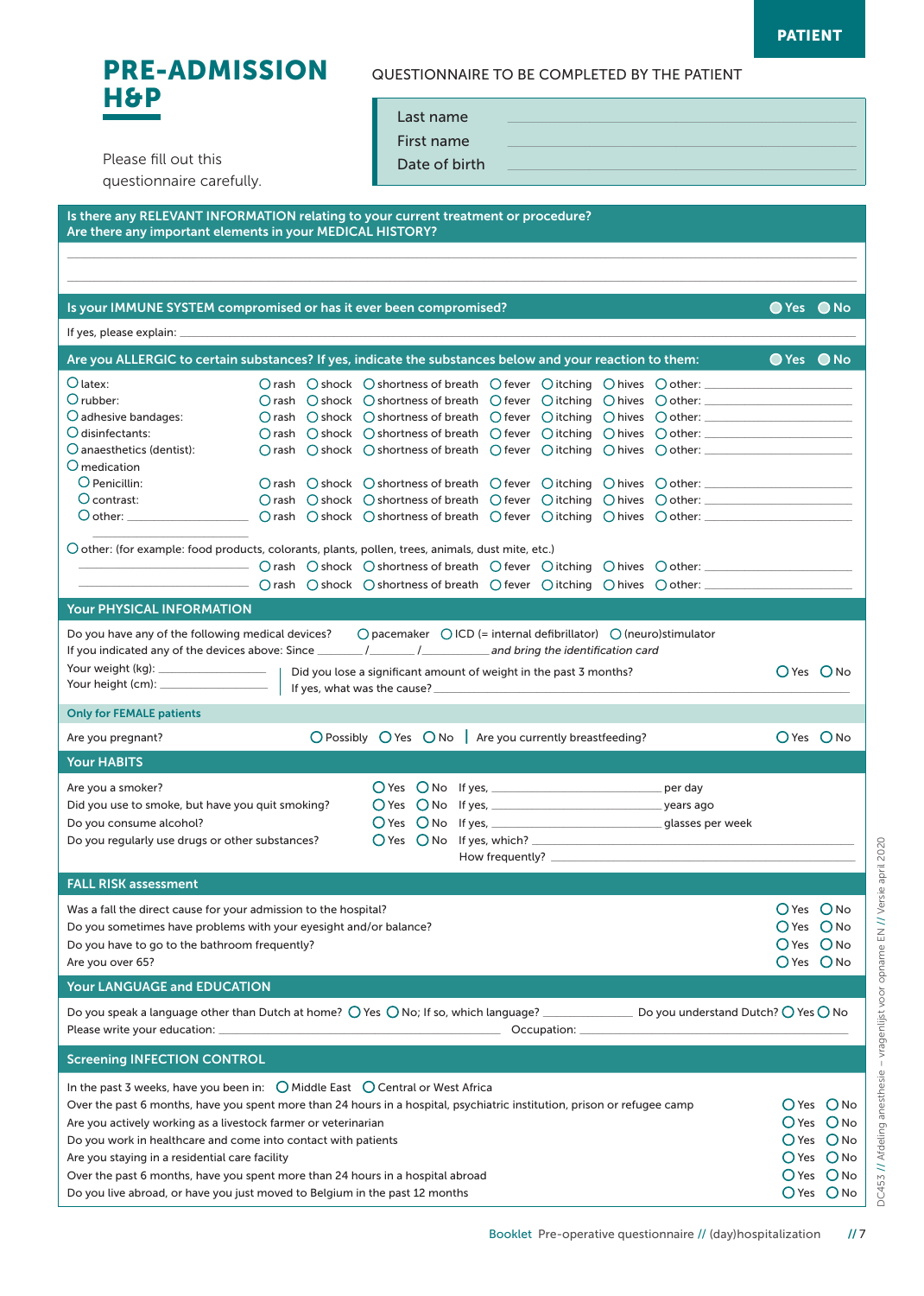| <b>Screening INFECTION CONTROL</b>                                                                                                                                                                                                        |                                                                                                                                 |                                                                                                                                   |                                                           |                                                                                                                  |                                                                                  |
|-------------------------------------------------------------------------------------------------------------------------------------------------------------------------------------------------------------------------------------------|---------------------------------------------------------------------------------------------------------------------------------|-----------------------------------------------------------------------------------------------------------------------------------|-----------------------------------------------------------|------------------------------------------------------------------------------------------------------------------|----------------------------------------------------------------------------------|
| Are you or were you once a carrier of hospital bacteria (MRSA, CPE, VRE, etc.)<br>Are you over 75<br>Do you regularly visit the hospital for a specific condition and/or treatment<br>Do you currently have an open wound                 |                                                                                                                                 |                                                                                                                                   |                                                           |                                                                                                                  | $O$ Yes $O$ No<br>$O$ Yes $O$ No<br>$O$ Yes $O$ No<br>O Yes O No                 |
| Have you received home nursing services over the past year                                                                                                                                                                                |                                                                                                                                 |                                                                                                                                   |                                                           |                                                                                                                  | $O$ Yes $O$ No                                                                   |
|                                                                                                                                                                                                                                           |                                                                                                                                 |                                                                                                                                   |                                                           |                                                                                                                  |                                                                                  |
| <b>Your EMERGENCY CONTACTS and HOSPITAL STAY INFORMATION</b>                                                                                                                                                                              |                                                                                                                                 |                                                                                                                                   |                                                           |                                                                                                                  |                                                                                  |
|                                                                                                                                                                                                                                           |                                                                                                                                 |                                                                                                                                   |                                                           |                                                                                                                  | Relationship: ___________________________________tel.: _________________________ |
|                                                                                                                                                                                                                                           |                                                                                                                                 |                                                                                                                                   |                                                           |                                                                                                                  |                                                                                  |
| You live:<br>( ) at home                                                                                                                                                                                                                  | $\bigcirc$ in an assisted living facility (service flat)<br>$\bigcirc$ other: $\_$<br>$\bigcirc$ in a residential care facility |                                                                                                                                   |                                                           | and the control of the control of the control of the control of the control of the control of the control of the |                                                                                  |
| $\bigcup$ living alone<br>Social status:                                                                                                                                                                                                  |                                                                                                                                 |                                                                                                                                   |                                                           | O cohabitating, with O partner O children O other: _____________________________                                 |                                                                                  |
| Marital status: $\bigcirc$ unmarried<br>Do you receive help at home?                                                                                                                                                                      | $O$ married<br>$O$ Yes                                                                                                          | $\bigcirc$ legally cohabitating $\bigcirc$ divorced $\bigcirc$ widowed<br>$\bigcirc$ No (if yes, please fill out the table below) |                                                           |                                                                                                                  |                                                                                  |
| Relationship                                                                                                                                                                                                                              | Who (name)                                                                                                                      |                                                                                                                                   | To be reached at (tel.)                                   |                                                                                                                  | <b>Frequency (times per week)</b>                                                |
| Home nursing service                                                                                                                                                                                                                      |                                                                                                                                 |                                                                                                                                   |                                                           |                                                                                                                  |                                                                                  |
| Family/senior citizen aid<br>Physiotherapist                                                                                                                                                                                              |                                                                                                                                 |                                                                                                                                   |                                                           |                                                                                                                  |                                                                                  |
| Meal service<br>Cleaner                                                                                                                                                                                                                   |                                                                                                                                 |                                                                                                                                   |                                                           |                                                                                                                  |                                                                                  |
| <b>Others</b>                                                                                                                                                                                                                             |                                                                                                                                 |                                                                                                                                   |                                                           |                                                                                                                  |                                                                                  |
| <b>PHYSICAL assessment</b>                                                                                                                                                                                                                |                                                                                                                                 |                                                                                                                                   |                                                           |                                                                                                                  |                                                                                  |
| Do you require assistance?                                                                                                                                                                                                                | $O$ Yes<br>$O$ No                                                                                                               |                                                                                                                                   |                                                           |                                                                                                                  |                                                                                  |
| If yes, indicate below to which extent assistance is required for the activities listed below:                                                                                                                                            |                                                                                                                                 |                                                                                                                                   |                                                           |                                                                                                                  |                                                                                  |
| Bathing:<br>Grooming<br>(face, teeth, hair and shaving):                                                                                                                                                                                  | $\bigcirc$ assistance required<br>$O$ assistance required                                                                       | $O$ independent<br>$O$ independent                                                                                                |                                                           |                                                                                                                  |                                                                                  |
| Getting dressed and<br>changing clothes:                                                                                                                                                                                                  | $\bigcirc$ assistance required                                                                                                  | $\bigcirc$ can do approximately half independently                                                                                |                                                           |                                                                                                                  | $O$ independent                                                                  |
| Stool:<br>Urine:                                                                                                                                                                                                                          | $O$ incontinent<br>$\bigcirc$ incontinent                                                                                       | $\bigcirc$ sometimes incontinent<br>$\bigcirc$ sometimes incontinent                                                              |                                                           | $O$ continent<br>$O$ continent                                                                                   |                                                                                  |
| Toilet use:                                                                                                                                                                                                                               | $\bigcirc$ assistance required                                                                                                  | $O$ minimal assistance required                                                                                                   |                                                           | $O$ independent                                                                                                  |                                                                                  |
| Transfer (from bed<br>to chair and back):                                                                                                                                                                                                 | $O$ impossible                                                                                                                  | $\bigcirc$ a lot of assistance required                                                                                           |                                                           | $O$ minimal assistance required                                                                                  | $O$ independent                                                                  |
| Mobility:                                                                                                                                                                                                                                 | $\bigcirc$ cannot move from<br>one place to another                                                                             | $\bigcirc$ independent in wheelchair                                                                                              |                                                           | $\bigcap$ can walk if assisted                                                                                   | $O$ independent,<br>possibly using device                                        |
| Taking stairs (up-and-down): $\bigcirc$ impossible                                                                                                                                                                                        |                                                                                                                                 | $\bigcup$ with assistance                                                                                                         |                                                           | $O$ independent                                                                                                  |                                                                                  |
| Eating:                                                                                                                                                                                                                                   | $\bigcirc$ assistance required                                                                                                  |                                                                                                                                   |                                                           | $\bigcirc$ assistance required for cutting and making a sandwich                                                 | $O$ independent                                                                  |
| <b>DIET</b><br>Are you on a specific diet? If so, please indicate which below:                                                                                                                                                            |                                                                                                                                 |                                                                                                                                   |                                                           |                                                                                                                  | OYes ONo                                                                         |
| $\bigcirc$ vegetarian<br>Do you have problems swallowing?                                                                                                                                                                                 | $\bigcirc$ sugar-free (diabetics) $\bigcirc$ gluten-free $\bigcirc$ kosher $\bigcirc$ halal                                     |                                                                                                                                   |                                                           | $\bigcirc$ other: $\_\_$                                                                                         | O Yes O No                                                                       |
| Please indicate which ASSISTIVE DEVICES you use                                                                                                                                                                                           |                                                                                                                                 |                                                                                                                                   |                                                           |                                                                                                                  | $\bigcirc$ Not applicable                                                        |
| Mouth: $\bigcirc$ dentures top<br>$\bigcirc$ hearing aid left<br>Ears:<br>$\bigcirc$ contact lenses<br>Eyes:                                                                                                                              | $\bigcirc$ dentures bottom<br>$O$ hearing aid right<br>O glasses                                                                |                                                                                                                                   | Other: $\bigcirc$ artificial nails<br>Other: $O$ crutches | O piercings<br>$\bigcirc$ walker                                                                                 | $\bigcirc$ walking frame $\bigcirc$ wheelchair                                   |
| <b>Your SPIRITUALITY</b>                                                                                                                                                                                                                  |                                                                                                                                 |                                                                                                                                   |                                                           |                                                                                                                  |                                                                                  |
| $\bigcirc$ I am religious, and/or I have a specific faith, more specifically: $\equiv$<br>$\bigcirc$ I am not religious or prefer not to say it.<br>Would you like one of our spiritual workers to contact you during your hospital stay? |                                                                                                                                 |                                                                                                                                   |                                                           |                                                                                                                  | $\bigcirc$ Yes $\bigcirc$ If necessary $\bigcirc$ Definitely not                 |
| <b>PATIENT</b>                                                                                                                                                                                                                            |                                                                                                                                 |                                                                                                                                   | <b>WARD</b>                                               |                                                                                                                  |                                                                                  |
| This questionnaire was filled out carefully:                                                                                                                                                                                              |                                                                                                                                 |                                                                                                                                   |                                                           | To the admitting nurse in the ward:                                                                              |                                                                                  |
| O Independently O together with GP                                                                                                                                                                                                        |                                                                                                                                 |                                                                                                                                   |                                                           |                                                                                                                  | O The questionnaire was reviewed in full with the patient                        |
|                                                                                                                                                                                                                                           | O With assistance from family O other:                                                                                          |                                                                                                                                   |                                                           | Date: $\frac{1}{\sqrt{2\pi}}$                                                                                    |                                                                                  |
|                                                                                                                                                                                                                                           |                                                                                                                                 |                                                                                                                                   |                                                           |                                                                                                                  |                                                                                  |
| Signature:                                                                                                                                                                                                                                |                                                                                                                                 |                                                                                                                                   |                                                           |                                                                                                                  |                                                                                  |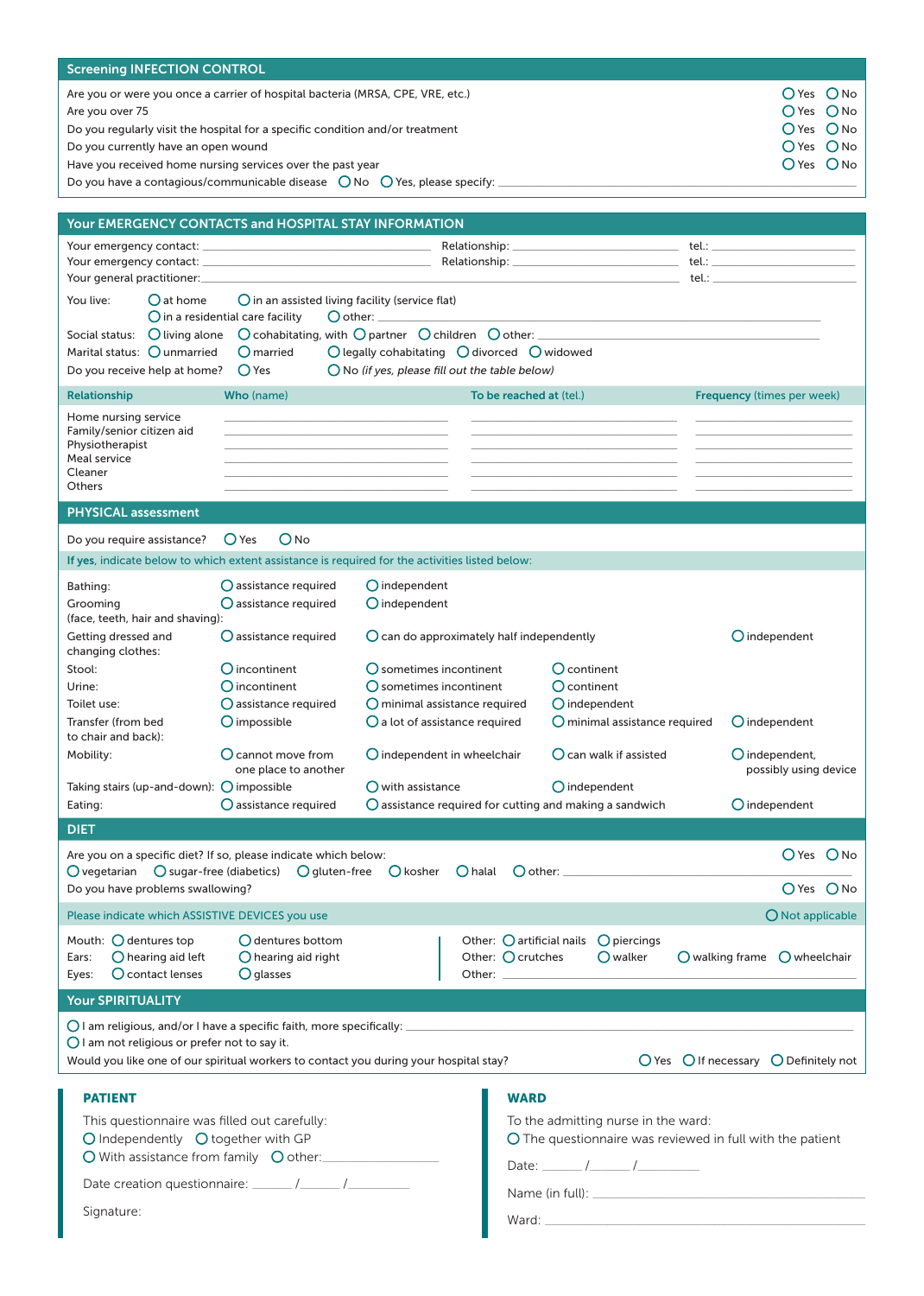

To be completed only if you are undergoing a procedure/test

#### QUESTIONNAIRE TO BE COMPLETED BY THE PATIENT

| Last name<br>First name |       |         |    |         |                           |
|-------------------------|-------|---------|----|---------|---------------------------|
| Date of birth           |       |         |    |         |                           |
| Plannede procedure:     |       |         |    |         | left / reight / both / NA |
| Age:                    | vears | Weight: | ka | Height: | cm                        |

| CHECKLIST for PRE-OPERATIVE ASSESSMENT, to be completed only if you undergo general anaesthesia                                  |                |
|----------------------------------------------------------------------------------------------------------------------------------|----------------|
| Are you short of breath after minor physical exertion?                                                                           | $O$ Yes $O$ No |
| Do you have chest pain or tightness in the chest after physical exertion?                                                        | O Yes O No     |
| Do you have cardiac arrhythmias - a pacemaker - coronary artery stents/bypass?                                                   | $O$ Yes $O$ No |
| Do you have insulin-dependent diabetes?                                                                                          | $O$ Yes $O$ No |
| Do you have any other illnesses other than those for which you are getting surgery that severely restrict your daily activities? | $O Yes$ $O No$ |

**IMPORTANT!** If you answered 'YES' to one or more questions, you must see the anaesthesiologist before the surgery. The options for scheduling a pre-operative consultation can be found at the beginning of the booklet under 'pre-operative consultation with the anaesthesiology department' on page 2 and 3.

Please complete the following questions carefully. These questions are for all patients undergoing a procedure, regardless of the type of sedation or anaesthesia that will be used.

| <b>Previous SURGERIES or experiences</b>                                                                                                                                                                                                      |                                                                     |                |
|-----------------------------------------------------------------------------------------------------------------------------------------------------------------------------------------------------------------------------------------------|---------------------------------------------------------------------|----------------|
| Have you had surgery before? If yes, when and which surgeries:                                                                                                                                                                                |                                                                     | $O$ Yes $O$ No |
|                                                                                                                                                                                                                                               |                                                                     |                |
| Year: Procedure: Procedure: Procedure: Procedure: Procedure: Procedure: Procedure: Procedure: Procedure: Procedure: Procedure: Procedure: Procedure: Procedure: Procedure: Procedure: Procedure: Procedure: Procedure: Procedu                |                                                                     |                |
| Did the sedation cause you any problems (anaesthesia)?                                                                                                                                                                                        |                                                                     | $O$ Yes $O$ No |
| If yes, please describe your reaction below:                                                                                                                                                                                                  |                                                                     |                |
| Please indicate whether you frequently suffer from: $\bigcirc$ nausea $\bigcirc$ vomiting $\bigcirc$ motion sickness                                                                                                                          |                                                                     |                |
| <b>CARDIOVASCULAR diseases</b>                                                                                                                                                                                                                |                                                                     |                |
| Do you have problems with your blood pressure?                                                                                                                                                                                                | If so, $\bigcirc$ high blood pressure $\bigcirc$ low blood pressure | $O$ Yes $O$ No |
| Are you receiving, or did you receive treatment for heart disease? If so, please mention which                                                                                                                                                |                                                                     | $O$ Yes $O$ No |
| $\bigcirc$ Cardiac insufficiency $\bigcirc$ myocardial infarction $\bigcirc$ bypass $\bigcirc$ coronary artery stents $\bigcirc$ cardiac arrhythmias                                                                                          |                                                                     |                |
| $\bigcirc$ Mitral valve stenosis or insufficiency $\bigcirc$ aortic valve stenosis or insufficiency $\bigcirc$ other valvular disease:                                                                                                        |                                                                     |                |
| $\bigcirc$ pacemaker > since ________ /__________ /_____________(+ please bring pacemaker identification card)                                                                                                                                |                                                                     |                |
| Are you still seeing a cardiologist?                                                                                                                                                                                                          |                                                                     | $O$ Yes $O$ No |
| Are you short of breath?                                                                                                                                                                                                                      | If yes, $\bigcirc$ at rest $\bigcirc$ after minor physical exertion | $O$ Yes $O$ No |
| Do you sometimes have chest pain or a feeling of tightness in the chest?                                                                                                                                                                      | If yes, $\bigcirc$ at rest $\bigcirc$ after minor physical exertion | $O$ Yes $O$ No |
| Do you sometimes suffer from swollen feet or legs?                                                                                                                                                                                            |                                                                     | $O$ Yes $O$ No |
| Are you receiving, or did you receive treatment for vascular disease?                                                                                                                                                                         |                                                                     | $O$ Yes $O$ No |
| Do you have varicose veins?                                                                                                                                                                                                                   |                                                                     | O Yes O No     |
| Have you ever had phlebitis?                                                                                                                                                                                                                  |                                                                     | $O$ Yes $O$ No |
| Are you taking medication for your blood pressure or your heart?                                                                                                                                                                              | If yes, include them in the medication overview                     | O Yes O No     |
| <b>PULMONARY and RESPIRATORY diseases</b>                                                                                                                                                                                                     |                                                                     |                |
| Have you ever had a severe lung disease?<br>If yes, please indicate which:                                                                                                                                                                    |                                                                     | $O$ Yes $O$ No |
| Do you have $\bigcirc$ asthma $\bigcirc$ hay fever $\bigcirc$ chronic bronchitis $\bigcirc$ COPD?<br>If you are taking any medications for these conditions (including aerosol and inhalers), please include them in the medication overview. |                                                                     | $O$ Yes $O$ No |
| Are you receiving oxygen therapy?                                                                                                                                                                                                             | If so, how much? $\qquad \qquad$ O, L/min                           | $O$ Yes $O$ No |
| Are you using a nasal CPAP machine?                                                                                                                                                                                                           | If so, please bring your machine when coming to the hospital        | $O$ Yes $O$ No |
| Do you currently have a cold or the flu?                                                                                                                                                                                                      |                                                                     | $O$ Yes $O$ No |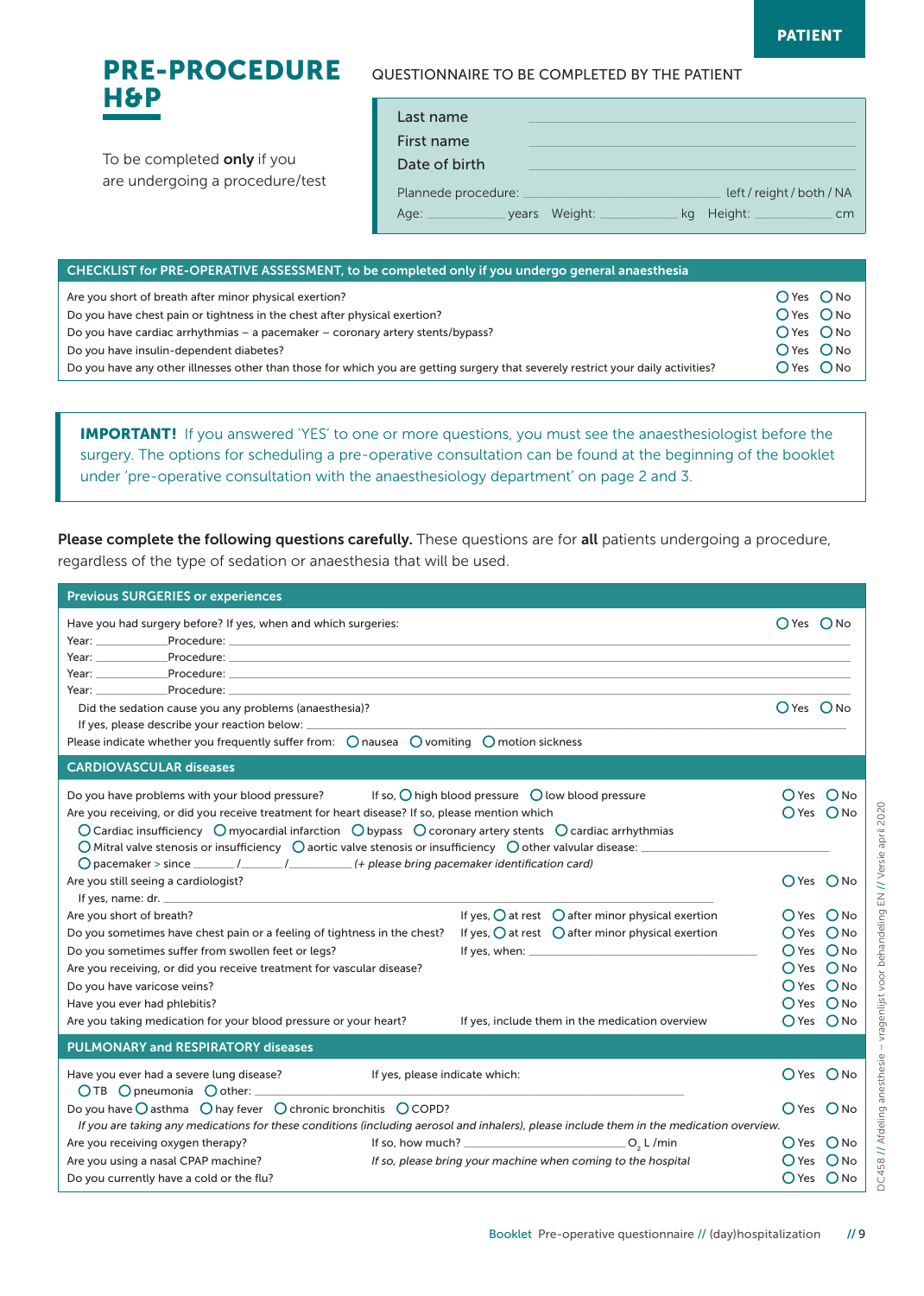| <b>RENAL diseases</b>                                                                                                                                                                                                                                                                                                                                                                                                                                                                                                                                                                                                                               |                                                                                    |  |
|-----------------------------------------------------------------------------------------------------------------------------------------------------------------------------------------------------------------------------------------------------------------------------------------------------------------------------------------------------------------------------------------------------------------------------------------------------------------------------------------------------------------------------------------------------------------------------------------------------------------------------------------------------|------------------------------------------------------------------------------------|--|
| Do you suffer from kidney disease? If so, please indicate which:<br>$\bigcirc$ renal insufficiency $\bigcirc$ kidney stones $\bigcirc$ kidney infection $\bigcirc$ other:                                                                                                                                                                                                                                                                                                                                                                                                                                                                           | $O$ Yes $O$ No                                                                     |  |
| <b>GASTROINTESTINAL and LIVER diseases</b>                                                                                                                                                                                                                                                                                                                                                                                                                                                                                                                                                                                                          |                                                                                    |  |
| Are you receiving treatment for stomach disease? If so, please indicate which:<br>$\bigcirc$ stomach ulcer $\bigcirc$ acid $\bigcirc$ reflux $\bigcirc$ oesophagitis $\bigcirc$ Crohn's disease<br>$\bigcirc$ colitis ulcerosa $\bigcirc$ other: $\_\_$<br>Have you ever had jaundice or other liver diseases? If so, please indicate which:<br>O hepatitis A $\bigcirc$ hepatitis B $\bigcirc$ hepatitis C $\bigcirc$ cirrhosis $\bigcirc$ other:                                                                                                                                                                                                  | O Yes O No<br>$O$ Yes $O$ No                                                       |  |
| <b>ENDOCRINE diseases (hormone system)</b>                                                                                                                                                                                                                                                                                                                                                                                                                                                                                                                                                                                                          |                                                                                    |  |
| Do you have diabetes? If yes, please answer the following questions:<br>$\bigcirc$ juvenile diabetes<br>$O$ adult-onset diabetes<br>Indicate which type:<br>Who checks your glycaemia (blood sugar) and when? ______________________________<br>Are you insulin-dependent? $\bigcirc$ Insulin-dependent $\bigcirc$ not insulin-dependent<br>If insulin-dependent, who injects the insulin?<br>Do you suffer from a thyroid disease? If so, please indicate which:                                                                                                                                                                                   | $O$ Yes $O$ No<br>$O$ Yes $O$ No                                                   |  |
| <b>NEUROLOGICAL diseases</b>                                                                                                                                                                                                                                                                                                                                                                                                                                                                                                                                                                                                                        |                                                                                    |  |
| Are you receiving treatment for a neurological disease? If so, please indicate which:<br>$\bigcirc$ epilepsy $\bigcirc$ Parkinson's disease $\bigcirc$ migraine $\bigcirc$ other:<br>Are you receiving treatment for $\bigcirc$ a depression $\bigcirc$ aggression $\bigcirc$ attention disorder?<br>Have you ever had a brain bleed or thrombosis? If yes: $\bigcirc$ CVA (stroke) $\bigcirc$ TIA<br>If yes, which consequences are you experiencing? $\bigcirc$ speech problems $\bigcirc$ paralysis $\bigcirc$ sensibility problems $\bigcirc$ other: $\bigcirc$<br>Do you have a neurostimulator?<br>Are you suffering from a form of dementia? | $O$ Yes $O$ No<br>$O$ Yes $O$ No<br>$O$ Yes $O$ No<br>$O$ Yes $O$ No<br>O Yes O No |  |
| <b>BLOOD and COAGULATION</b>                                                                                                                                                                                                                                                                                                                                                                                                                                                                                                                                                                                                                        |                                                                                    |  |
| Do you continue to bleed long after a tooth extraction or injury?<br>Are you on blood thinners?<br>If so, include them in the medication overview and discuss with your GP, treating physician or anaesthesiologist<br>Do you have a known coagulation disorder? If yes: _<br>the control of the control of the control of the control of the control of the control of<br>Have you ever had a blood transfusion?<br>Have you ever had a reaction to a blood transfusion (transfusion reaction)?                                                                                                                                                    | $O$ Yes $O$ No<br>O Yes O No<br>$O$ Yes $O$ No<br>$O$ Yes $O$ No<br>O Yes O No     |  |
| <b>ONCOLOGICAL conditions</b>                                                                                                                                                                                                                                                                                                                                                                                                                                                                                                                                                                                                                       |                                                                                    |  |
| Have you ever been treated for cancer?<br>Ireatment:<br>Have you had a sentinel lymph node dissection? If yes: $\bigcirc$ left $\bigcirc$ right                                                                                                                                                                                                                                                                                                                                                                                                                                                                                                     | $O$ Yes $O$ No<br>O Yes O No                                                       |  |
| <b>MOTOR SYSTEM diseases</b>                                                                                                                                                                                                                                                                                                                                                                                                                                                                                                                                                                                                                        |                                                                                    |  |
| Have you ever been treated for rheumatism or osteoarthritis?<br>Have you ever been treated for back or neck complaints? If yes, which:<br>Do you have issues opening your mouth? 'yes'= you cannot put 2 fingers on top of each other between your teeth.                                                                                                                                                                                                                                                                                                                                                                                           | $O$ Yes $O$ No<br>OYes ONo<br>OYes ONo                                             |  |
| <b>OTHER diseases</b>                                                                                                                                                                                                                                                                                                                                                                                                                                                                                                                                                                                                                               |                                                                                    |  |
| Do you have relatives with congenital, hereditary conditions or illnesses?<br>If yes, which: $\equiv$                                                                                                                                                                                                                                                                                                                                                                                                                                                                                                                                               | $O$ Yes $O$ No<br>O Yes O No                                                       |  |
| <b>Other additions or COMMENTS</b>                                                                                                                                                                                                                                                                                                                                                                                                                                                                                                                                                                                                                  |                                                                                    |  |
|                                                                                                                                                                                                                                                                                                                                                                                                                                                                                                                                                                                                                                                     |                                                                                    |  |

#### PATIENT

| This questionnaire was filled out carefully:<br>$\bigcirc$ Independently $\bigcirc$ together with GP                          |
|-------------------------------------------------------------------------------------------------------------------------------|
| $\bigcirc$ With assistance from family $\bigcirc$ other:                                                                      |
| Date creation questionnaire: $\frac{1}{\sqrt{1-\frac{1}{2}}}\sqrt{1-\frac{1}{2-\frac{1}{2}}\sqrt{1-\frac{1}{2-\frac{1}{2}}}}$ |
|                                                                                                                               |

#### **WARD**

To the admitting nurse in the ward:

O The questionnaire was reviewed in full with the patient

Date: \_\_\_\_\_\_\_\_\_ /\_\_\_\_\_\_\_\_\_ /\_\_\_\_\_\_\_\_\_\_\_\_\_\_

Name (in full): \_\_\_\_\_\_\_\_\_\_\_\_\_\_\_\_\_\_\_\_\_\_\_\_\_\_\_\_\_\_\_\_\_\_\_\_\_\_\_\_\_\_\_\_\_\_\_\_\_\_\_\_\_\_\_\_\_\_\_\_\_\_

Ward: \_\_\_\_\_\_\_\_\_\_\_\_\_\_\_\_\_\_\_\_\_\_\_\_\_\_\_\_\_\_\_\_\_\_\_\_\_\_\_\_\_\_\_\_\_\_\_\_\_\_\_\_\_\_\_\_\_\_\_\_\_\_\_\_\_\_\_\_

Signature: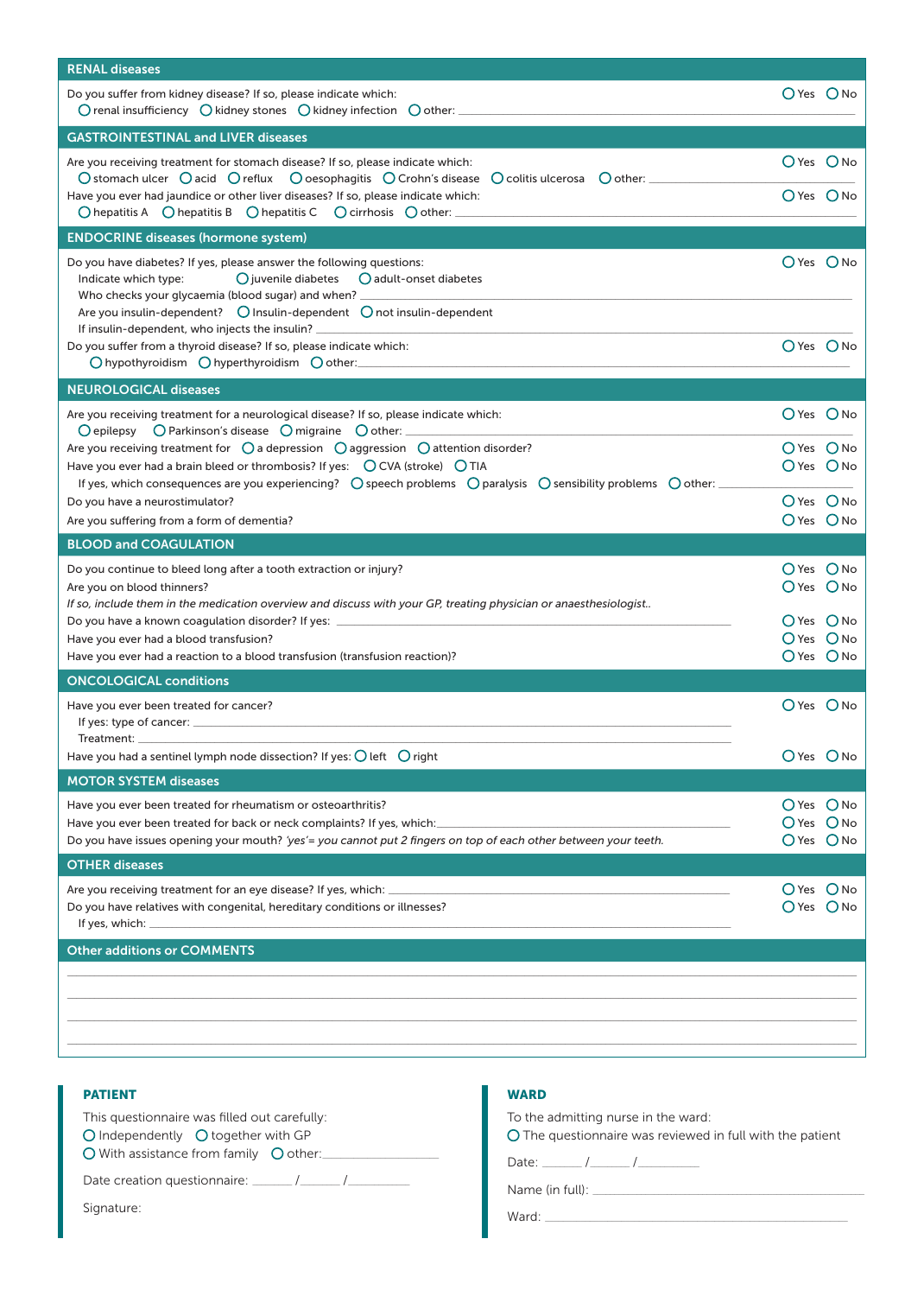|                                | STEP 1 Write down all medications that you take daily or regularly in this table. Do not hesitate to ask your physician-specialist, GP, or pharmacist for help. Do not forget to include blood thinners,<br>cholesterol medications, diabetes medications, sleeping pills, painkillers, cortisone, hormonal preparations, medication for upset stomach, eye and ear drops, nutritional supplements, inhalers,<br>STEP 2 Put this medication in its original packaging in the medication bag and bring along the table and bag when you are admitted to the hospital. This allows us to recheck your medication.<br>When you arrive at the ward, you will hand over the bag and it will be returned to you when you are discharged from the hospital.<br>ointments, medication patches, herbs, and injections. |                                      |                                            |                 |                    |                                                                                            |                                                                         |                                                                                    |
|--------------------------------|---------------------------------------------------------------------------------------------------------------------------------------------------------------------------------------------------------------------------------------------------------------------------------------------------------------------------------------------------------------------------------------------------------------------------------------------------------------------------------------------------------------------------------------------------------------------------------------------------------------------------------------------------------------------------------------------------------------------------------------------------------------------------------------------------------------|--------------------------------------|--------------------------------------------|-----------------|--------------------|--------------------------------------------------------------------------------------------|-------------------------------------------------------------------------|------------------------------------------------------------------------------------|
| FILL IN                        |                                                                                                                                                                                                                                                                                                                                                                                                                                                                                                                                                                                                                                                                                                                                                                                                               |                                      |                                            |                 |                    |                                                                                            |                                                                         |                                                                                    |
|                                | Have you recently (< 3 months) stopped taking any medication (e.g. antibiotics, cortisone, etc.)?<br>Do you receive help for preparing and/or taking your medication?                                                                                                                                                                                                                                                                                                                                                                                                                                                                                                                                                                                                                                         |                                      | $\frac{6}{5}$<br>os<br>O<br>O Yes<br>O Yes | If yes, which:  |                    |                                                                                            |                                                                         |                                                                                    |
| Are you taking any medication? |                                                                                                                                                                                                                                                                                                                                                                                                                                                                                                                                                                                                                                                                                                                                                                                                               |                                      | O Yes (please fill in the overview below)  |                 |                    |                                                                                            |                                                                         | O No (it is not necessary for you to fill in the overview below)                   |
| <b>NAME OF THE MEDICATION</b>  |                                                                                                                                                                                                                                                                                                                                                                                                                                                                                                                                                                                                                                                                                                                                                                                                               | 250 mg/5 ml,<br>DOSAGE<br>e.g. 5 mg, | e.g. tablet, drops,<br>syrup,<br>FORM      | <b>WANNEER?</b> | FREQUENCY van het  | geneesmiddel neemt u en                                                                    | e.g. When fasted,<br>every 2 days, 1x/<br><b>FREQUENCY</b><br>month, as | To be completed by the<br>physician: If the medica-<br>tion is to be stopped prior |
|                                |                                                                                                                                                                                                                                                                                                                                                                                                                                                                                                                                                                                                                                                                                                                                                                                                               |                                      |                                            | MORNING         | AFTER-<br>NOON     | BEFORE<br>BED<br>$\frac{\mathbf{A}\mathbf{T}}{\mathbf{N} \mathbf{I}\mathbf{G}+\mathbf{T}}$ | necessary,                                                              | to admission to the nursing<br>unit: Time last taken                               |
| Example medication             |                                                                                                                                                                                                                                                                                                                                                                                                                                                                                                                                                                                                                                                                                                                                                                                                               | 5 mg                                 | tablet                                     |                 | 1/2                |                                                                                            | monday and<br>thursday                                                  |                                                                                    |
|                                |                                                                                                                                                                                                                                                                                                                                                                                                                                                                                                                                                                                                                                                                                                                                                                                                               |                                      |                                            |                 |                    |                                                                                            |                                                                         |                                                                                    |
|                                |                                                                                                                                                                                                                                                                                                                                                                                                                                                                                                                                                                                                                                                                                                                                                                                                               |                                      |                                            |                 |                    |                                                                                            |                                                                         |                                                                                    |
|                                |                                                                                                                                                                                                                                                                                                                                                                                                                                                                                                                                                                                                                                                                                                                                                                                                               |                                      |                                            |                 |                    |                                                                                            |                                                                         |                                                                                    |
|                                |                                                                                                                                                                                                                                                                                                                                                                                                                                                                                                                                                                                                                                                                                                                                                                                                               |                                      |                                            |                 |                    |                                                                                            |                                                                         |                                                                                    |
|                                |                                                                                                                                                                                                                                                                                                                                                                                                                                                                                                                                                                                                                                                                                                                                                                                                               |                                      |                                            |                 |                    |                                                                                            |                                                                         |                                                                                    |
|                                |                                                                                                                                                                                                                                                                                                                                                                                                                                                                                                                                                                                                                                                                                                                                                                                                               |                                      |                                            |                 |                    |                                                                                            |                                                                         |                                                                                    |
|                                |                                                                                                                                                                                                                                                                                                                                                                                                                                                                                                                                                                                                                                                                                                                                                                                                               |                                      |                                            |                 |                    |                                                                                            |                                                                         |                                                                                    |
|                                |                                                                                                                                                                                                                                                                                                                                                                                                                                                                                                                                                                                                                                                                                                                                                                                                               |                                      |                                            |                 |                    |                                                                                            |                                                                         |                                                                                    |
|                                |                                                                                                                                                                                                                                                                                                                                                                                                                                                                                                                                                                                                                                                                                                                                                                                                               |                                      |                                            |                 |                    |                                                                                            |                                                                         |                                                                                    |
|                                |                                                                                                                                                                                                                                                                                                                                                                                                                                                                                                                                                                                                                                                                                                                                                                                                               |                                      |                                            |                 |                    |                                                                                            |                                                                         |                                                                                    |
|                                | To be completed by the physician or GP - Medication to be started:                                                                                                                                                                                                                                                                                                                                                                                                                                                                                                                                                                                                                                                                                                                                            |                                      |                                            |                 |                    |                                                                                            | PHYSICIAN OR GP                                                         |                                                                                    |
| <b>STARTING DATE</b>           | <b>NAME OF THE MEDICATION</b>                                                                                                                                                                                                                                                                                                                                                                                                                                                                                                                                                                                                                                                                                                                                                                                 | <b>HO</b><br><b>STREN</b>            | <b>FORM</b>                                |                 | HOW MUCH + TIMING? |                                                                                            | Surname and name:<br>Date:                                              |                                                                                    |
|                                |                                                                                                                                                                                                                                                                                                                                                                                                                                                                                                                                                                                                                                                                                                                                                                                                               |                                      |                                            |                 |                    |                                                                                            | Stamp + signature                                                       |                                                                                    |
|                                |                                                                                                                                                                                                                                                                                                                                                                                                                                                                                                                                                                                                                                                                                                                                                                                                               |                                      |                                            |                 |                    |                                                                                            |                                                                         |                                                                                    |
|                                |                                                                                                                                                                                                                                                                                                                                                                                                                                                                                                                                                                                                                                                                                                                                                                                                               |                                      |                                            |                 |                    |                                                                                            |                                                                         |                                                                                    |

## Medication overview: **HOME MEDICATION** // TO BE COMPLETED BY THE PATIENT

(Preferably checked by GP)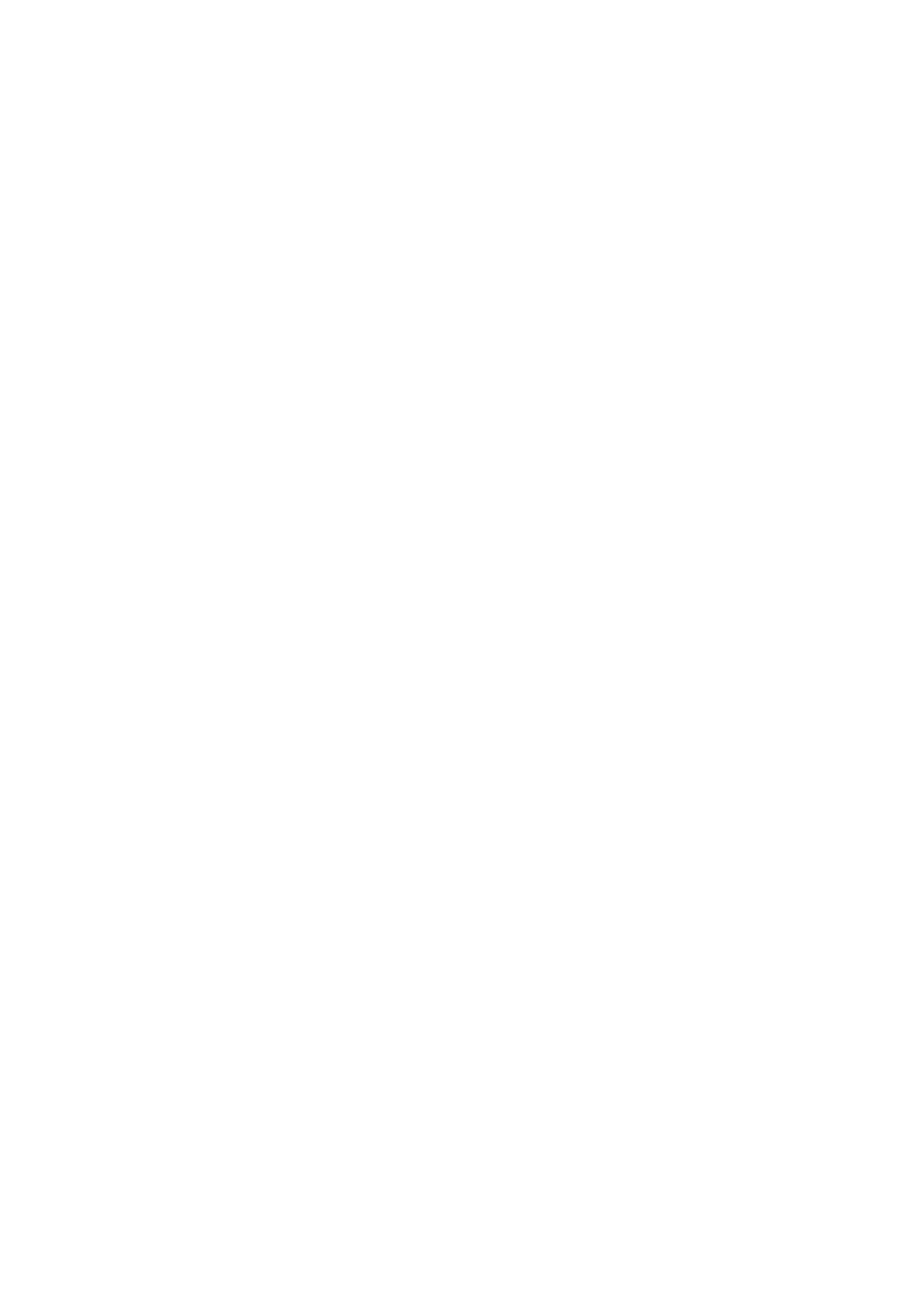## **Information General Practitioner**

FOR THE GENERAL PRACTITIONER

Dear General Practitioner,

Using the overviews on AZ Monica's GP portal (link: https://huisarts.azmonica.be), you can check which pre-operative tests are required, based on age, type of procedure and ASA classification. In addition, you can see which precautions to take regarding your patient's medication. You can also directly navigate to these 2 documents using the links and QR codes on page 2 and 3 of this booklet.

If your patient is admitted for a procedure under local or topical anaesthesia, please request additional tests based upon your own clinical judgment.

If necessary or if preferred, your patient can see the anaesthesiologist for a pre-operative consultation. If necessary, please also refer your patient to an organ specialist for additional evaluation. For more information, please see page 2 and 3 of this booklet.

**IMPORTANT!** The patient is requested to bring all results and medical information (including your clinical findings) to the anaesthesia consultation or their admission. Tests which are older than 30 days must be repeated upon admission if there are any significant clinical changes. It is of the utmost importance that all information is available, if not your patient's procedure, examination, or treatment may be postponed. Please note that an ECG is valid for 6 months..

#### **General questions**

| Patient has the following ASA classification                                      | OI OII OIII OIV |
|-----------------------------------------------------------------------------------|-----------------|
| Have all questionnaires been completed correctly and completely?                  | $OYes$ $ONo$    |
| Has the medication overview, see page 11, been filled out (correctly) and signed? | $OYes$ $ONo$    |

#### **Relevant medical information / H&P**

#### Relevant information from the preparatory clinical examination

| Cardiac/haemodynamic:           |  |
|---------------------------------|--|
| Respiratory:                    |  |
| Abdomen / Gastrointestinal:     |  |
| Urogenital:                     |  |
| Neurological:                   |  |
| Orthopaedic / Locomotor system: |  |
| Other:                          |  |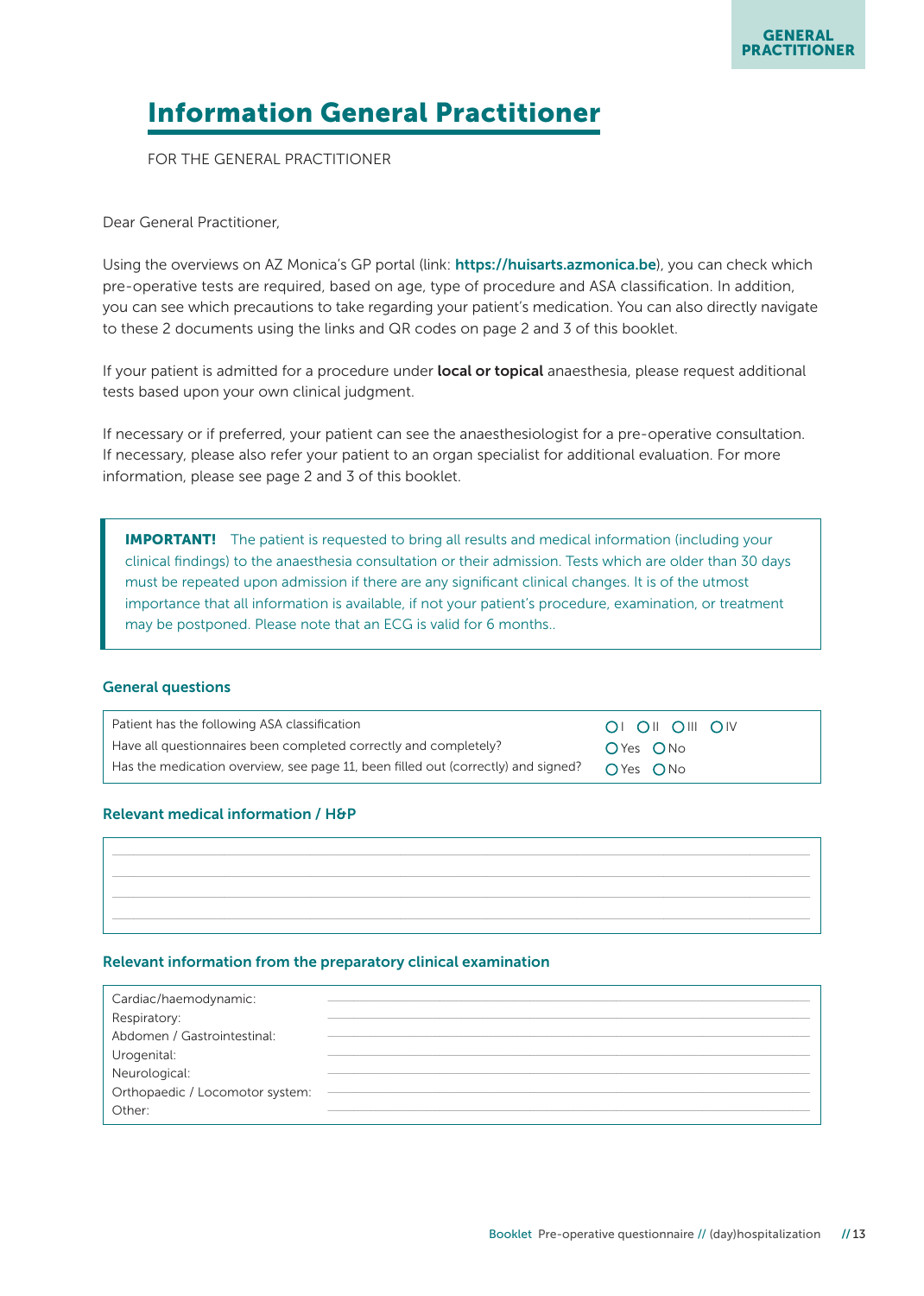#### Preparatory technical examinations performed

| <b>ECG</b>                  | O'Yes ONo    | Findings: |
|-----------------------------|--------------|-----------|
| Chest X-ray                 | $OYes$ $ONo$ | Findings: |
| Lab                         | $OYes$ $ONo$ | Findings: |
| Specific tests <sup>1</sup> | $OYes$ $ONo$ | Findings: |

1 Please perform a MRSA screening if the patient has tested positive before or if the patient is currently staying in a residential care facility or nursing home.

#### Informal care: After their hospital stay, the patient can

| Return home (private address)                  | $OYes$ $ONo$ |  |
|------------------------------------------------|--------------|--|
| If yes, do they have to arrange for home care? | O'Yes ONo    |  |
| If yes, of which type?                         |              |  |

#### **GENERAL PRACTITIONER**

Date: \_\_\_\_\_\_\_ /\_\_\_\_\_\_ /\_\_\_\_\_

Stamp + signature: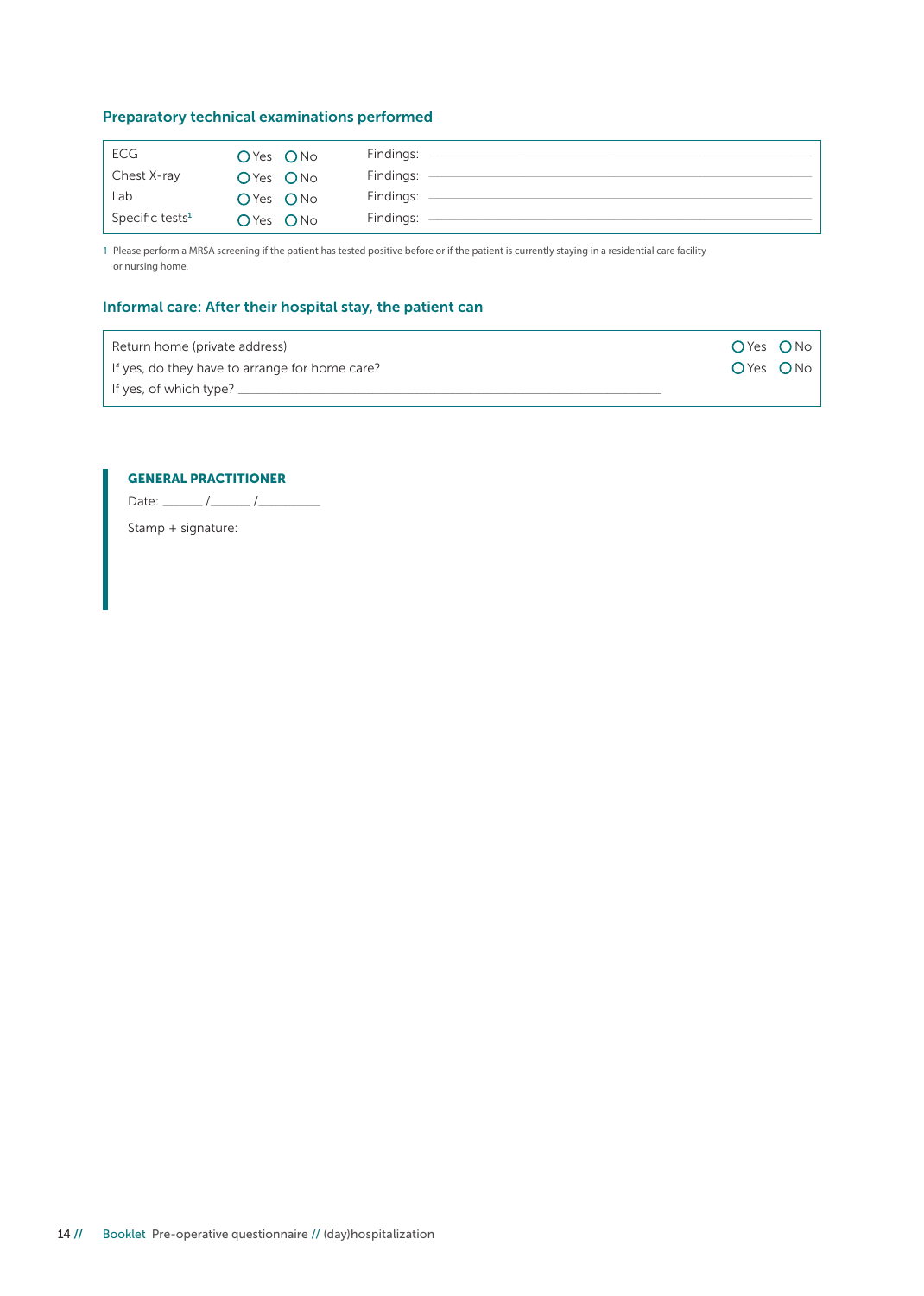## Statement of consent // General

Dear patient,

Please read this statement of consent thoroughly and confirm it upon your admission to our hospital.

I, the undersigned, \_\_\_\_\_\_\_\_\_\_\_\_\_\_\_\_\_\_\_\_\_\_\_\_\_\_\_\_\_\_\_\_\_\_\_\_\_\_\_\_\_\_\_\_\_\_\_\_\_\_\_\_\_\_\_\_\_\_\_\_\_\_\_\_\_\_\_\_\_\_\_\_\_\_\_\_\_\_\_\_\_\_\_\_\_\_\_\_\_\_\_\_\_\_\_\_\_\_\_\_\_\_\_\_\_\_ (surname, name), in my capacity of patient / parent/ legal representative (delete which does not apply) of patient:  $\_$  (surname, name) declare to have read the general statement of consent as described below, that I have understood it and that I approve.

I am aware that since 2002, patients have legally defined rights in Belgium, which also apply to me during my hospital stay. In addition, I am aware that I also have duties as a patient and that I am partly responsible for my care. By complying with these duties, I contribute to a respectful relationship with my healthcare providers and I enable them to provide me with the best possible care. More information on patient rights can be found on www.patientrights.be or in our leaflet 'Your rights and duties as a patient'.

I will correctly and fully inform my care provider at all times about my identity, health condition and medication use. I will follow the advice of my health care providers and I collaborate with the treatment to which I have agreed. In the hospital, I do not take any medication at my own initiative without discussing this in advance with my healthcare providers. If I have an advance directive, I will inform my healthcare providers about this so that they can keep this in mind.

I am aware that interns and residents also participate in providing care, under supervision.

If I need to undergo a high-risk procedure, my treating physician will inform me about this and ask me to provide a specific informed consent (using a document that I sign). This is the case for e.g. blood transfusions, different types of anaesthesia and diagnostic or therapeutic procedures.

If I wish to leave the hospital against the advice of my treating physician, I will inform my physician of this and I will sign a statement of 'refusal of treatment'. The same applies to any other treatments suggested I do not wish to undergo at this time.

#### I will comply with the general agreements as they apply in AZ Monica:

- No smoking in the hospital. Just outside the hospital there are areas where smoking is allowed.
- The visiting times determined by the hospital will be observed. These can be found in the welcome brochure, on the website or on posters in the hospital. During visits, I do not cause any nuisance or excessive noise.
- No sound or image recordings may be made inside the hospital.
- I consent to my patient information being processed anonymously as part of national and international scientific research. I agree that the hospital supplies this anonymous data to the government or other research institutions in order to obtain statistical information about our healthcare.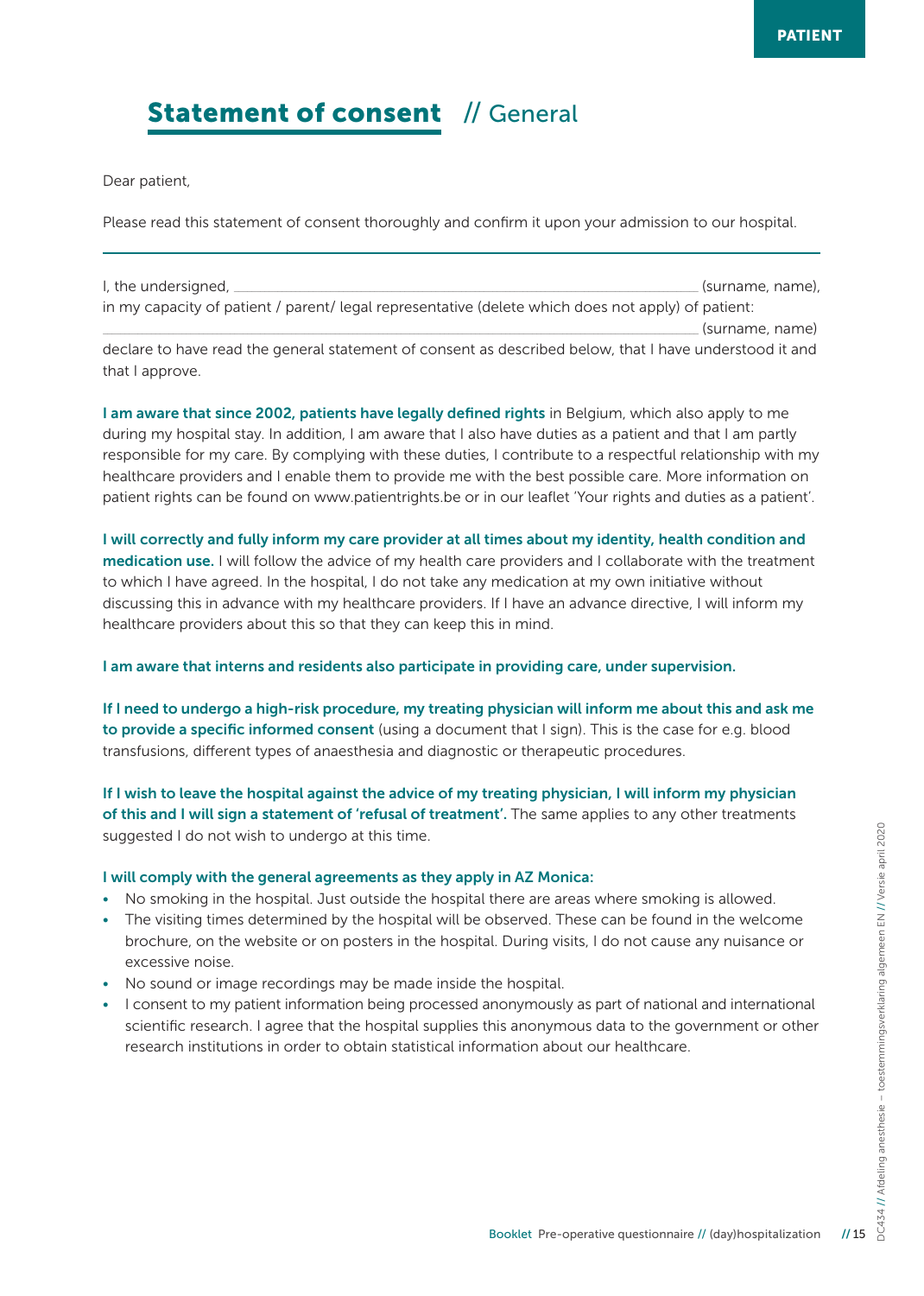### I consent to my patient information being processed anonymously as part of national and international scientific research. I agree that the hospital supplies this anonymous data to the government or other research institutions in order to obtain statistical information about our healthcare.

I consent to my information being stored in a central medical record on an electronic exchange

network or hub. In this way, all the relevant information about my care and treatment is accessible to all my healthcare providers within AZ Monica. This record can also be made available, if needed, to your GP or other healthcare providers in hospitals that treat you.

For more information, please see http://vlaamspatientenplatform.be/pagina/toestemming-delengezondheidsgegevens or www.antwerpseregionalehub.be.

> If you do not consent to storing your information on the hub, please strike out the above sentence.

PATIËNT Date: \_\_\_\_\_\_\_\_\_ /\_\_\_\_\_\_\_\_\_ /\_\_\_\_\_\_\_\_\_\_\_\_\_\_ Signature: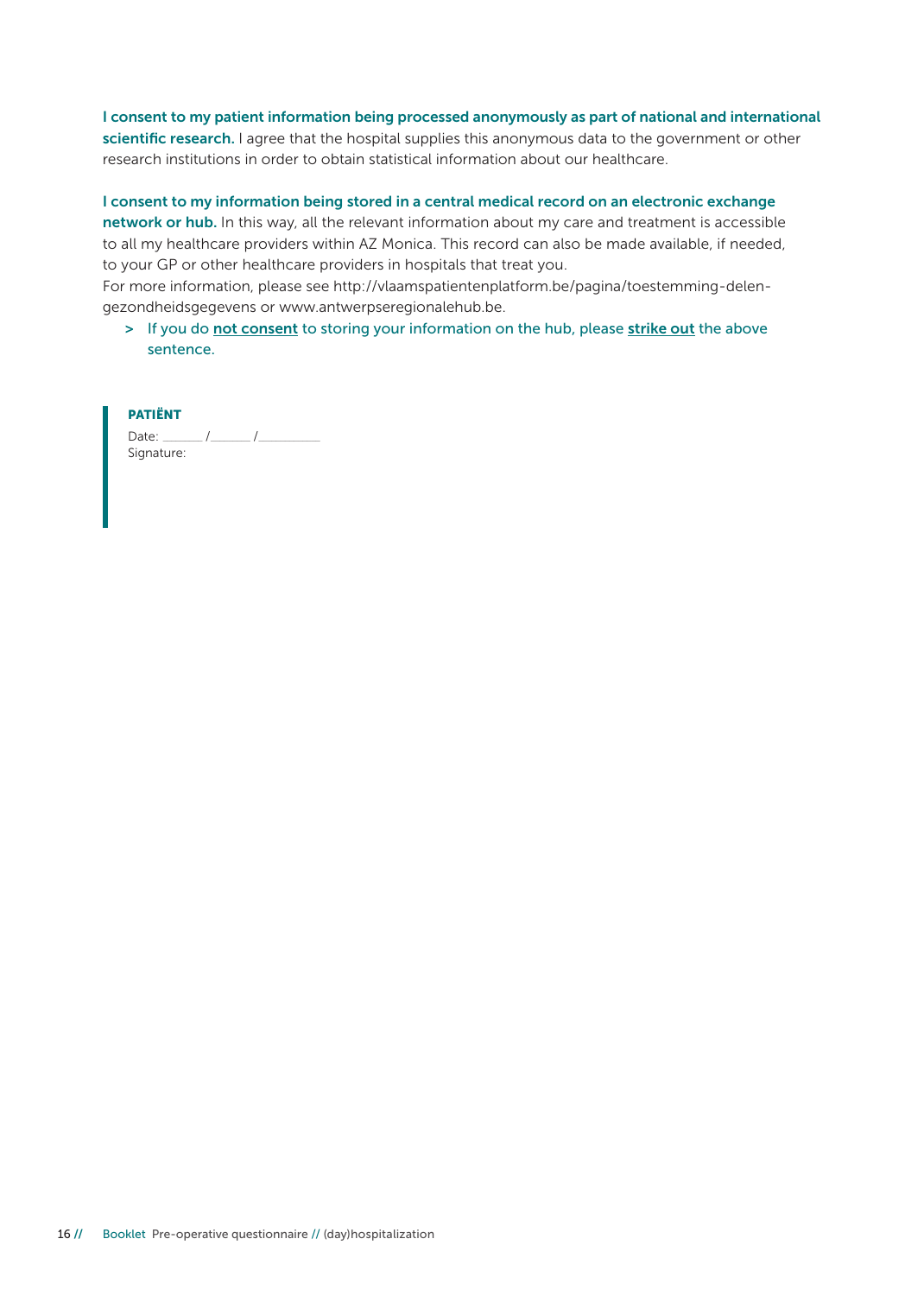## Statement of consent // Treatment

Dear (parent or representative of the) patient,

Please read this statement of consent thoroughly and indicate whether you consent or dissent and confirm this with your name and signature. You can reread all the information in the leaflet or on our website.

I, the undersigned and the same of the same of the same of the same of the same of the same of the same of the same of the same of the same of the same of the same of the same of the same of the same of the same of the sam in my capacity of patient / parent/ legal representative (delete which does not apply) of the patient:  $\Box$  (surname, name).

• Declare to agree with the proposed procedure, examination, or treatment, being:

 $O$  left  $O$  right  $O$  bilateral  $O$  NA > If the above-mentioned procedure, examination, or treatment relates to the transplantation/donation of:  $\overline{O}$  ocular tissues  $\overline{O}$  locomotor system tissues I give the physician my permission to perform the above-mentioned procedure, examination, or treatment, and state that I have been given the opportunity to ask questions.

- I have received sufficient information on the risks, benefits and alternative options for this procedure, examination, or treatment. I have fully understood this information.
- I have received this information through the information leaflet/brochure and/or the website and/or verbal explanation. • I give my consent to have anonymous images or pictures taken before/during/after the above-mentioned procedure, examination, or treatment which, similarly to the information from the record, may be used later for medical education or scientific publications.

#### $\bigcirc$  Consent to treatment – administration of blood products (if required)

- I declare to agree with the administration of blood products (i.e. packed cells, platelets and/or plasma). This administration will take place in the context of:
	- $\bigcirc$  a surgical procedure  $\bigcirc$  a nonsurgical procedure
- I have received sufficient information on the risks, benefits and alternative options for this procedure, examination, or treatment. I have fully understood this information.
- I have received this information through the information leaflet/brochure and/or the website and/or verbal explanation.
- I agree that this consent is valid for all subsequent (identical) procedures/treatments within the same hospital stay.

#### $\bigcirc$  Refusal of treatment – administration of blood products

- I declare that I do not give my permission for the administration of blood products under any circumstances, even if my care providers would deem this necessary for preserving my life or health. I am aware of the possible consequences of this decision and take responsibility for it. The reason for this refusal of treatment is:
- I declare that I will observe all of the physician's guidelines. I realise that despite the best efforts and care on the part of the treating physician(s), the nursing team and myself, success cannot be absolutely guaranteed.
- I agree that in case of emergency, any and all measures may be taken to guarantee my safety/health.  $\bigcirc$  With the exception of:

| <b>PATIENT/PARENT/REPRESENTATIVE</b> |       |
|--------------------------------------|-------|
| Date: /                              | Time: |
| Signature:                           |       |

PHYSICIAN Stamp + initials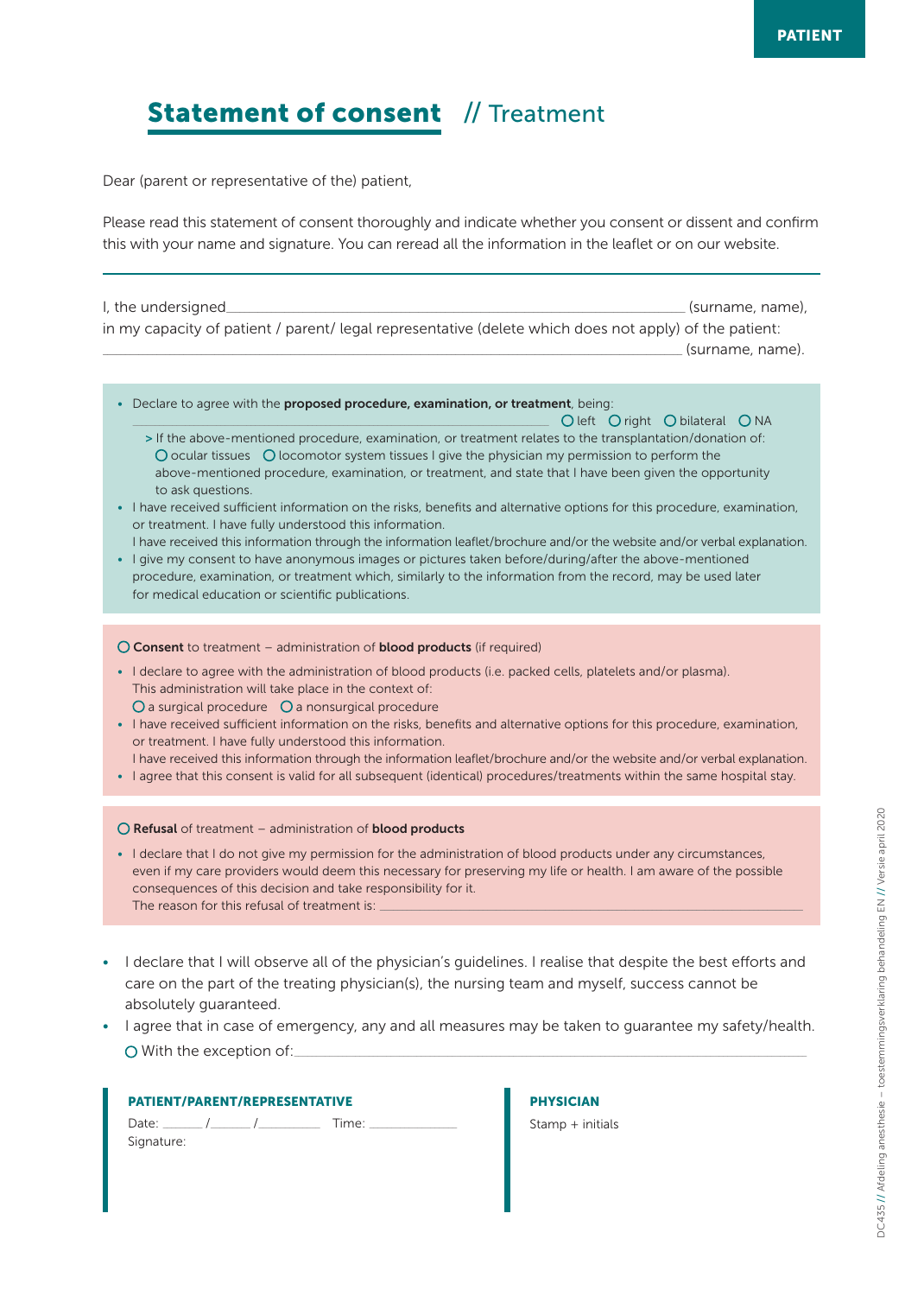## Information leaflet // Transfusion of blood or bloodproducts

Annex to the statement of consent for transfusion of blood or bloodproducts

#### WHAT is a transfusion of blood or bloodproducts?

A transfusion of blood or blood products is an intervention in which human blood or blood products (plasma, platelets, or other blood products) are administered to a patient.

#### OBJECTIVE of transfusion of blood or bloodproducts

Adding blood or blood products of which the concentration or amount in the patient is too low.

#### ADVANTAGES of transfusion of blood or bloodproducts

The deficiencies are rapidly updated so that the functions realized by this blood or blood products are quickly optimized. A blood transfusion is lifesaving in case of mass bleeding. There is an accelerated recovery in the absence of red blood cells.

#### RISKS of transfusion of blood or bloodproducts

Transfusion reaction, shivering, fever, infectious disease, sepsis.

#### ALTERNATIVE options of transfusion of blood or bloodproducts.

Fluid resuscitation, resting.

#### POINTS OF ATTENTION IN PREPARATION of a transfusion of blood or bloodproducts

A blood group should be determined; For transfusion of blood, a cross test must be performed.

#### POINTS OF ATTENTION AFTER a transfusion of blood or bloodproducts

Watch for the occurrence of a transfusion reaction (see Risks).

#### CONTACT DETAILS

Red Cross Flanders.

#### More information?

A detailed explanation regarding blood products can be found on the website of the Red Cross Flanders, more specifically https://www.rodekruis.be/dienstvoorhetbloed/bloedproducten/

DC1132 // Labo - Infofiche transfusie van bloed of bloedproducten EN // Versie april 2020 DC1132 // Labo – Infofiche transfusie van bloed of bloedproducten EN // Versie april 2020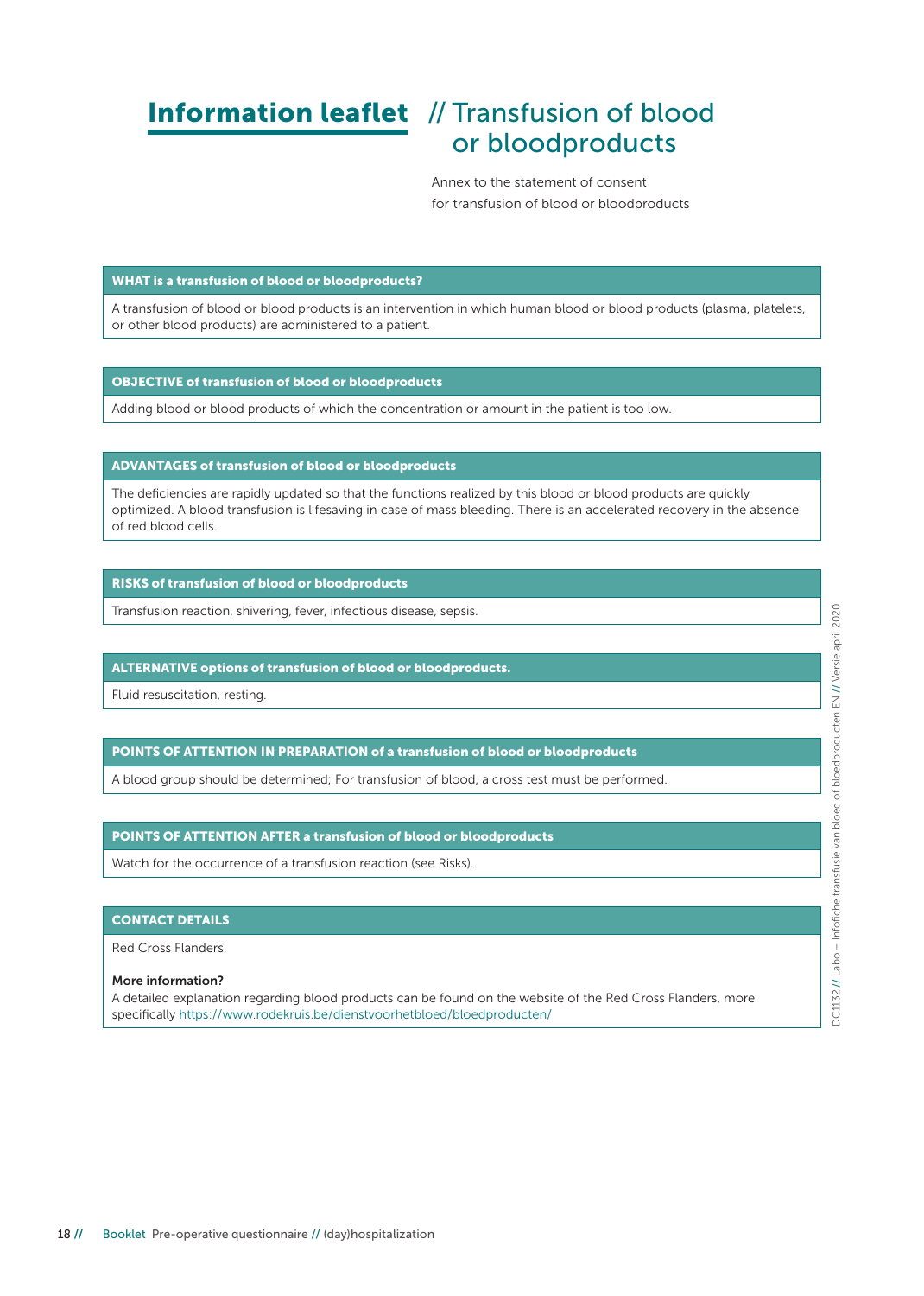## Statement of consent // General anaesthesia

// Perioperative pain management // Procedural sedation

Dear (parent or representative of the) patient,

Please read the following informed consent statement carefully and confirm it with your name and signature. You can re-read all the information on general anaesthesia and procedural sedation in the attached leaflet. Before administering the anaesthesia, the anaesthesiologist will re-read this statement together with you and will also sign it, to show agreement.

| I, the undersigned, $\equiv$                                                                           | (surname, name), |
|--------------------------------------------------------------------------------------------------------|------------------|
| in my capacity of patient / parent/ legal representative (delete which does not apply) of the patient: |                  |
|                                                                                                        | (surname, name)  |

- Agree to the proposed anaesthesia/pain management, i.e.:
	- O general anaesthesia
	- O plexus anaesthesia or peripheral nerve block
	- $O$  peridural or spinal anaesthesia by means of an epidural
	- parabulbar anaesthesia
	- O mild, moderate, or deep sedation in combination with  $\bigcirc$  local anaesthesia O topical anaesthesia (drops)
- I have received sufficient information on the risks, benefits and alternative options regarding the proposed anaesthesia or sedation and any postoperative pain management. I have fully understood this information. I have received this information through the information leaflet/brochure and/or the website and/or verbal explanation.
- I have read all information about the pre- and post-operative guidelines and understood them, and I agree to comply with these guidelines..

I agree that in case of emergency, all measures should be taken to ensure my safety/health.  $\bigcirc$  with the exception of:

| <b>PATIENT/PARENT/REPRESENTATIVE</b> |  |                   |  |  |
|--------------------------------------|--|-------------------|--|--|
| Date: $\sqrt{2}$<br>Signature:       |  | Time <sup>.</sup> |  |  |

#### PHYSICIAN

Stamp + initials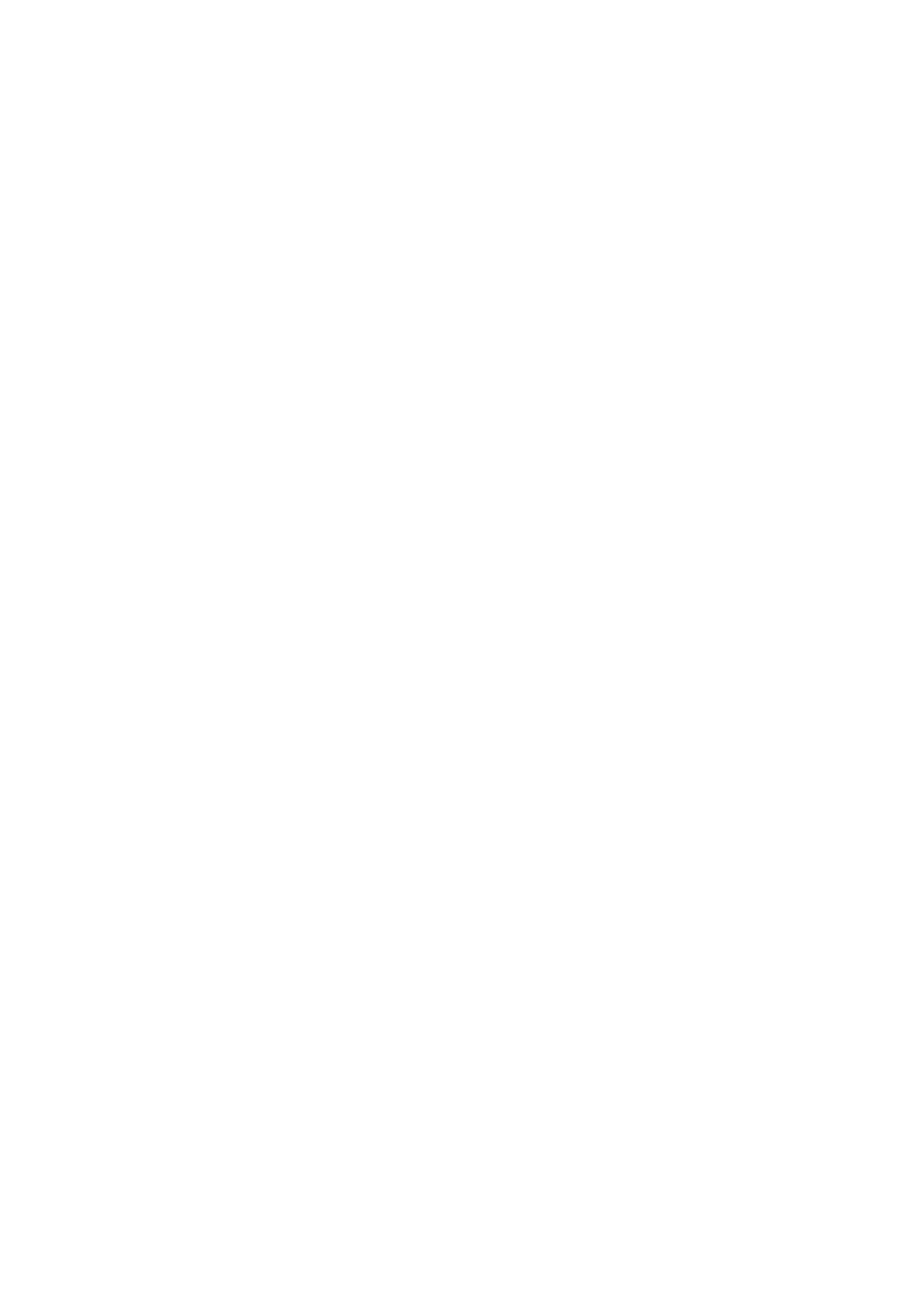## Information leaflet // General anaesthesia // Procedural sedation

Annex to the statement of consent for general anaesthesia, perioperative pain management and/or procedural sedation

In addition to all information on the other types of anaesthesia, you can also find this information leaflet on the Department of Anaesthesiology's website.

You can review this website directly at www.azmonica.be > anaesthesia webpage > pre-operative tests or using the direct link/QR code



#### WHAT is GENERAL ANAESTHESIA?

General anaesthesia involves (1) putting someone to sleep, i.e. temporarily rendering them unconscious; (2) administering painkillers to make sure you do not feel any or only mild pain after the procedure; (3) if necessary, administering muscle relaxants, to facilitate the surgeon's work. In some cases, the blood pressure is lowered too.

Before you are put to sleep, a catheter is inserted in a vein and an IV is connected. You are put to sleep by injecting all the necessary medication via this IV. During the procedure, your heart rate, blood pressure, oxygen level and sometimes also temperature are carefully monitored and managed. Following this, a mask is inserted in the throat, or a tube is put in the airway to safely continue with the general anaesthesia. Sometimes, local anaesthesia is added to the general anaesthesia in order to improve pain management after the procedure. After the procedure, you can "sleep it off" in the recovery room under supervision. When you are awake, and your pain is under control, you will be taken back to your room.

#### OBJECTIVE of GENERAL ANAESTHESIA

The objective of general anaesthesia is to render you, the patient, completely unconscious and pain-free.

#### ADVANTAGES of GENERAL ANAESTHESIA

The advantage of general anaesthesia is that you are not aware of the surgery, that you do not feel any pain (not even during major procedures) and that you do not remember the procedure afterwards. This makes sure your body does not experience as much stress during the procedure, which helps with the healing process.

In some cases, it may be safer to admit you to the hospital for a short period of time, even though you were scheduled for same-day surgery. This may be necessary if a surgery was more complex than planned of if there were problems with the anaesthesia. It is also possible that the anaesthesiologist may postpone the procedure due to urgent medical reasons (however, this is rare).

#### RISKS of GENERAL ANAESTHESIA

Even though anaesthesia is very safe these days, there are still risks and side-effects. These do not cause any permanent damage. They include, among other things, nausea, vomiting, sore throat, hoarseness, nosebleeds, minor lip injuries and dizziness. Other complications are more severe but are much less common. If you are healthy (no allergies, no cold, no flu, no heart problems, no bronchitis or asthma episode, etc.), we do not expect these complications to occur. Sometimes, respiratory problems occur, due to stomach reflux (1 in 10,000 cases); or tooth damage (1 in 30,000 cases). Very severe complications are very rare and include brain damage (1 in 80,000 cases) or sudden death (1 in 200,000 cases).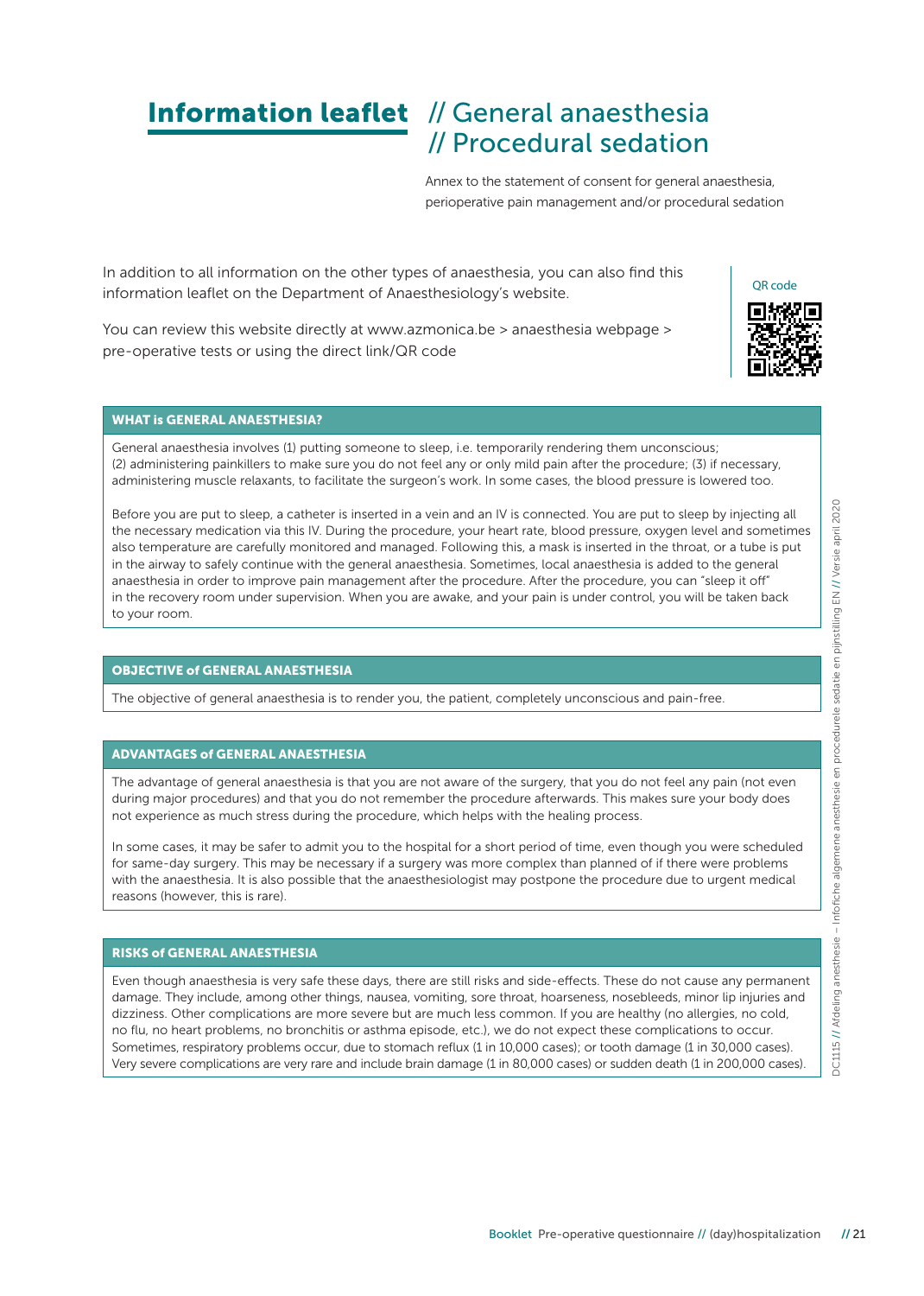#### ALTERNATIVES for GENERAL ANAESTHESIA

In most cases where general anaesthesia is suggested, there is clearly no alternative.

In a number of cases where general anaesthesia is suggested, the alternative (local or locoregional anaesthesia) is less comfortable for patients compared to general anaesthesia. Therefore, in the interest of patient comfort, the locoregional anaesthesia is supplemented with a milder form of general anaesthesia. In some cases (adding) general anaesthesia or deep sedation is, in itself, a good alternative for local or locoregional

anaesthesia.

Whether there is an alternative to general anaesthesia and what this alternative may be must be reviewed on a case-by-case basis, together with your treating physician and anaesthesiologist.

#### WHAT is PROCEDURAL SEDATION?

Sedation literally means lowering the level of consciousness to such a level that you feel sleepy and comfortable. This is done by administering sleep medication or sedatives. This is often combined with painkillers (analgesics). There are different levels of sedation, more specifically mild, moderate, and deep.

Sedation and analgesia are used for various procedures. More and more patients ask for sedation for procedures that they consider unpleasant or threatening. The most common procedures on adults involving sedation are endoscopy techniques such as intestinal exams (colonoscopy), stomach exams (gastroscopy), an ERCP, termination of pregnancy (abortion), fertility treatments (e.g. IVF), procedures in the ER (e.g. fractures) and treating cardiac arrhythmias using an electric shock. Ophthalmological procedures are often performed under mild sedation, so you can still follow the ophthalmologist's orders which enables them to easily perform the procedure (e.g. don't blink, look in a certain direction, etc.).

The physician performing the procedure or examination determines together with you whether sedation and analgesia are necessary. The sedation and analgesia are performed by the anaesthesiology department.

You will receive sedatives and/or analgesics before the procedure, test, or treatment through an IV. Medication is administered until you have reached the right level of sedation and analgesia. During the procedure, you will be closely monitored, to see how you react to the sedatives and/or analgesics. If necessary, the medication is adjusted. After the procedure, the administration of sedation is stopped. You will be taken to the recovery room. Here you will be looked after and monitored until you are fully awake.

#### OBJECTIVE of PROCEDURAL SEDATION

Many medical procedures cause patients pain, stress, and anxiety. Administering sedation and painkillers can prevent this so you feel comfortable and so the procedure does not bother you too much. This also facilitates the procedure. Sedation can vary from mild sleepiness (mild sedation) to deep sleep (deep sedation). The effect of the sedation depends on individual sensitivity, type of drug, method of administration and combinations of drugs that reinforce each other. For some procedures, we will choose a deeper sleep in order to make the procedure more comfortable.

#### ADVANTAGES of PROCEDURAL SEDATION

- The sedative lowers your level of consciousness: you begin to feel sleepy and drowsy. This means that you are very often not (fully) aware of the treatment. Sometimes you even forget what happened afterwards.
- The painkillers suppress pain stimuli: you feel less or no pain.
- Your reflexes, such as breathing and swallowing, remain intact. You can generally be roused. It is similar to sleeping. Therefore, you are not under general anaesthesia. Reflexes that protect your body, such as breathing, coughing, and swallowing are maintained. In general anaesthesia, the level of consciousness is so depressed that respiration and reflexes are suppressed which requires airway management.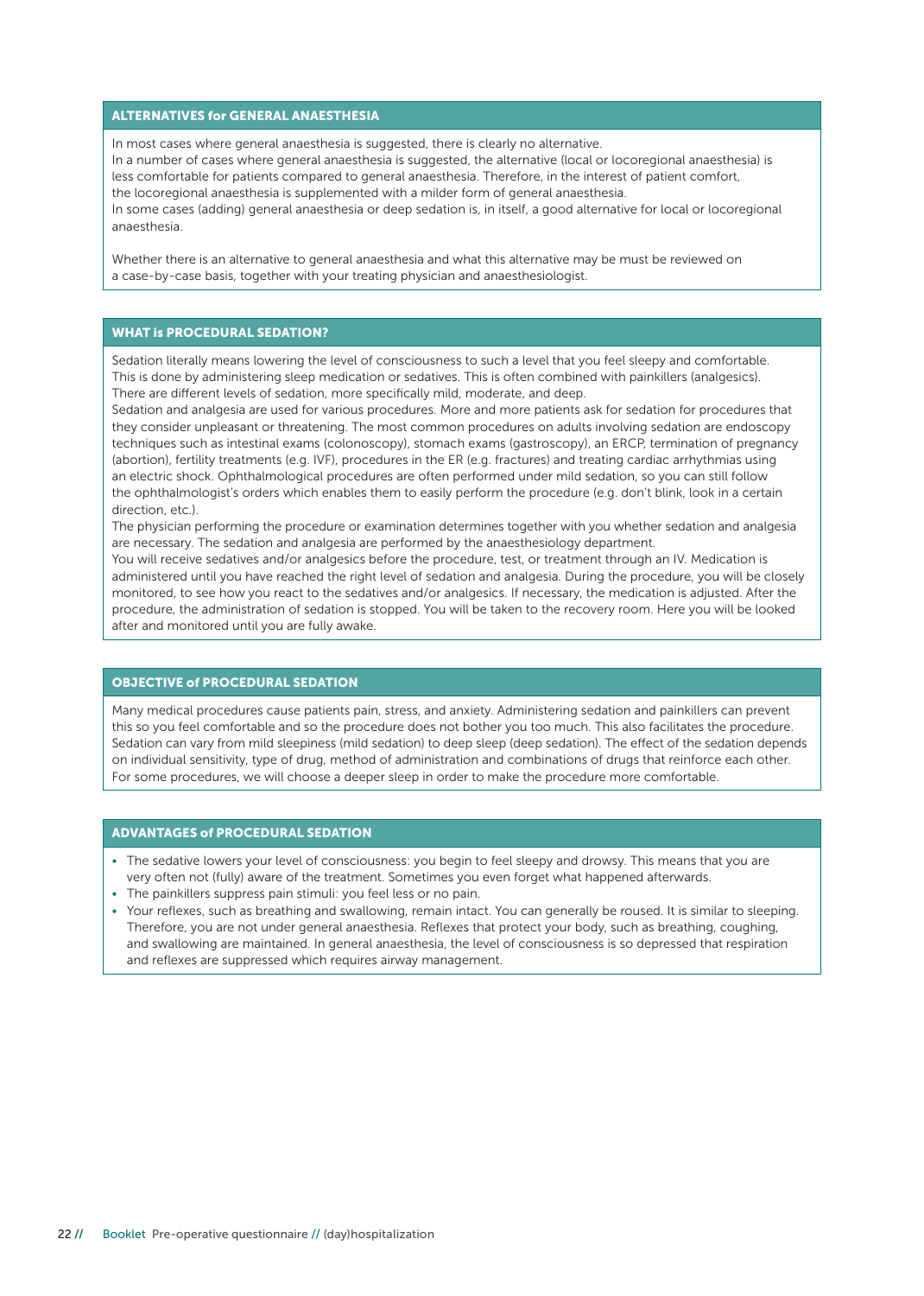#### RISKS of PROCEDURAL SEDATION

Applying sedation is generally safe in healthy patients. The following side effects are possible:

- You may feel nauseous. This is a side effect of the different medications.
- On occasion, you may have trouble breathing or experience a drop in blood pressure. That is why you are monitored during the procedure.

These events are easy to manage and rarely result in problems. That is why it is important for the staff member who is responsible for the sedation to assess whether you belong to a special population. This is assessed by asking a number of questions about your condition. He will also perform a physical exam, to check your heart, lungs, and airways. The staff member will discuss the risk assessment with you, allowing you to select, together, which type of procedural sedation & analgesia will be used during the procedure. People who are underweight or overweight or who have abnormalities of the head or neck region, chronic disorders of the heart and lungs or with previous negative experiences during a procedural sedation/analgesia or general anaesthesia have a higher risk.

#### ALTERNATIVE OPTIONS for PROCEDURAL SEDATION

If you, the patient, do not want any sedation (mild, moderate, or deep) or analgesia, there are currently no alternatives. Most procedures will then have to be performed without any sedation or analgesia. In some cases (e.g. ophthalmological procedures), it is possible to use a different type of sedation.

Whether there is an alternative to sedation and what this alternative may be must be reviewed on a case-by-case basis, together with your treating physician and anaesthesiologist.

#### **Cost**

General information regarding the cost of your procedure, examination, or treatment and the fee supplements which may be charged can be found on our website: www.azmonica.be. You will also find a price simulator for the most common procedures. For more information regarding the cost of your procedure, you can also contact AZ Monica's invoicing department (T 03 240 27 25 – daily between 9AM and 4PM).

#### Contact details

If you have any further questions, you can either raise them over the telephone or you can ask an anaesthesiologist to provide you with additional information upon your admission. Simple questions can also be discussed with your anaesthesiologist right before your procedure, examination, or treatment.

03 320 60 66 (department) 03 240 22 78 03 320 56 43 (secretarial staff) secranesthesiecd@azmonica.be secranesthesieca@azmonica.be

Campus Deurne Campus Antwerpen

www.azmonica.be